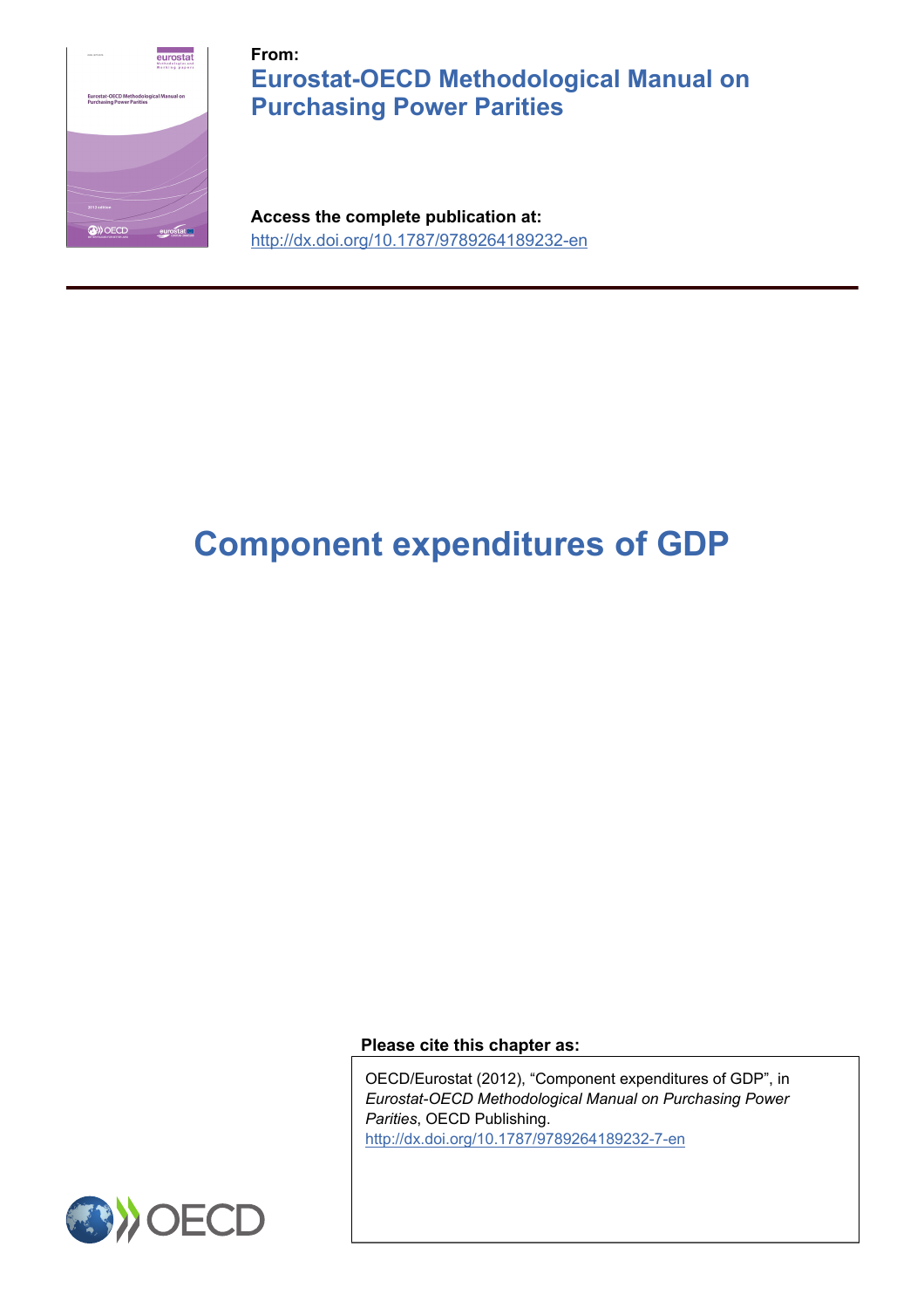This work is published on the responsibility of the Secretary-General of the OECD. The opinions expressed and arguments employed herein do not necessarily reflect the official views of the Organisation or of the governments of its member countries.

This document and any map included herein are without prejudice to the status of or sovereignty over any territory, to the delimitation of international frontiers and boundaries and to the name of any territory, city or area.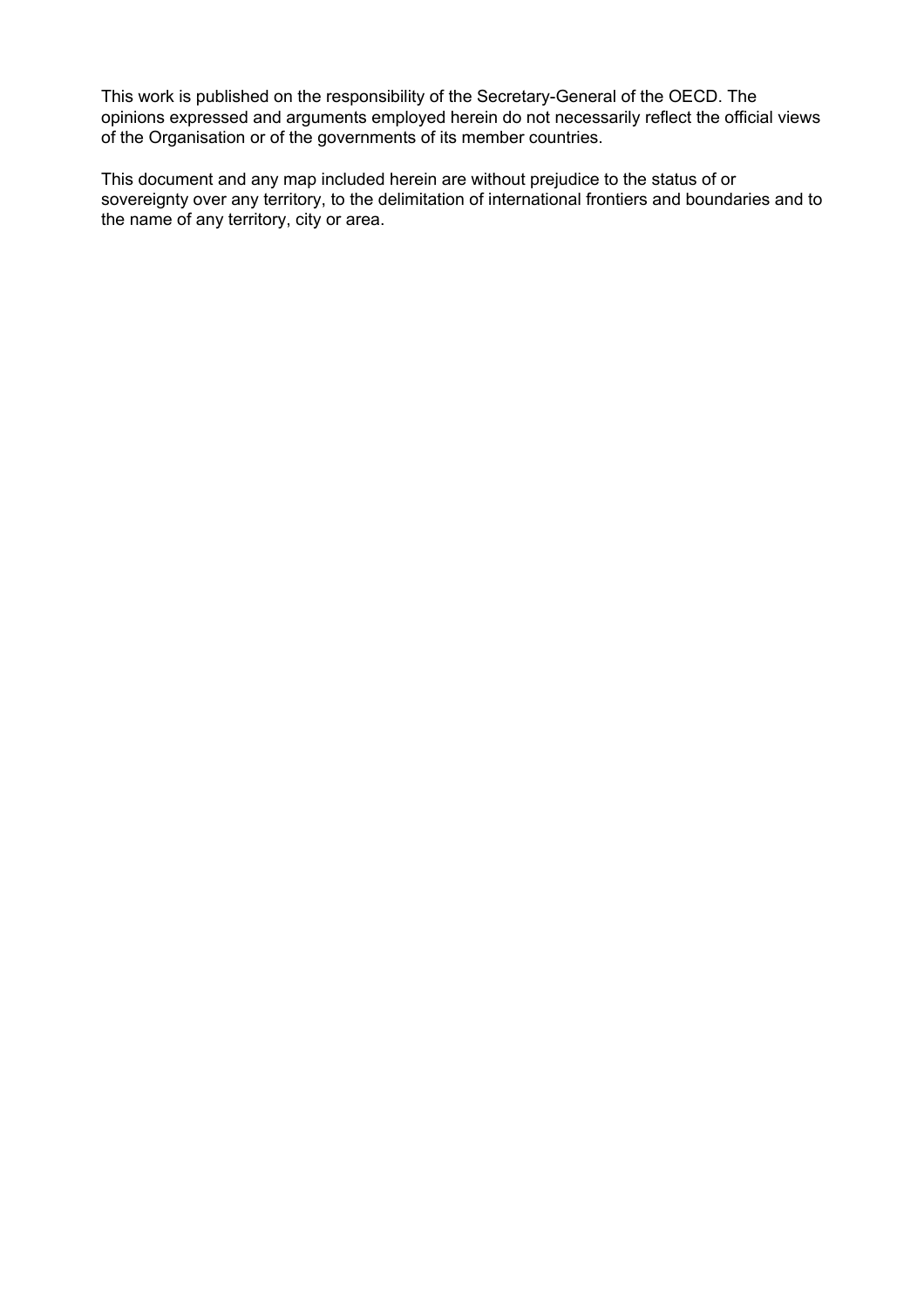

## **Component expenditures of GDP**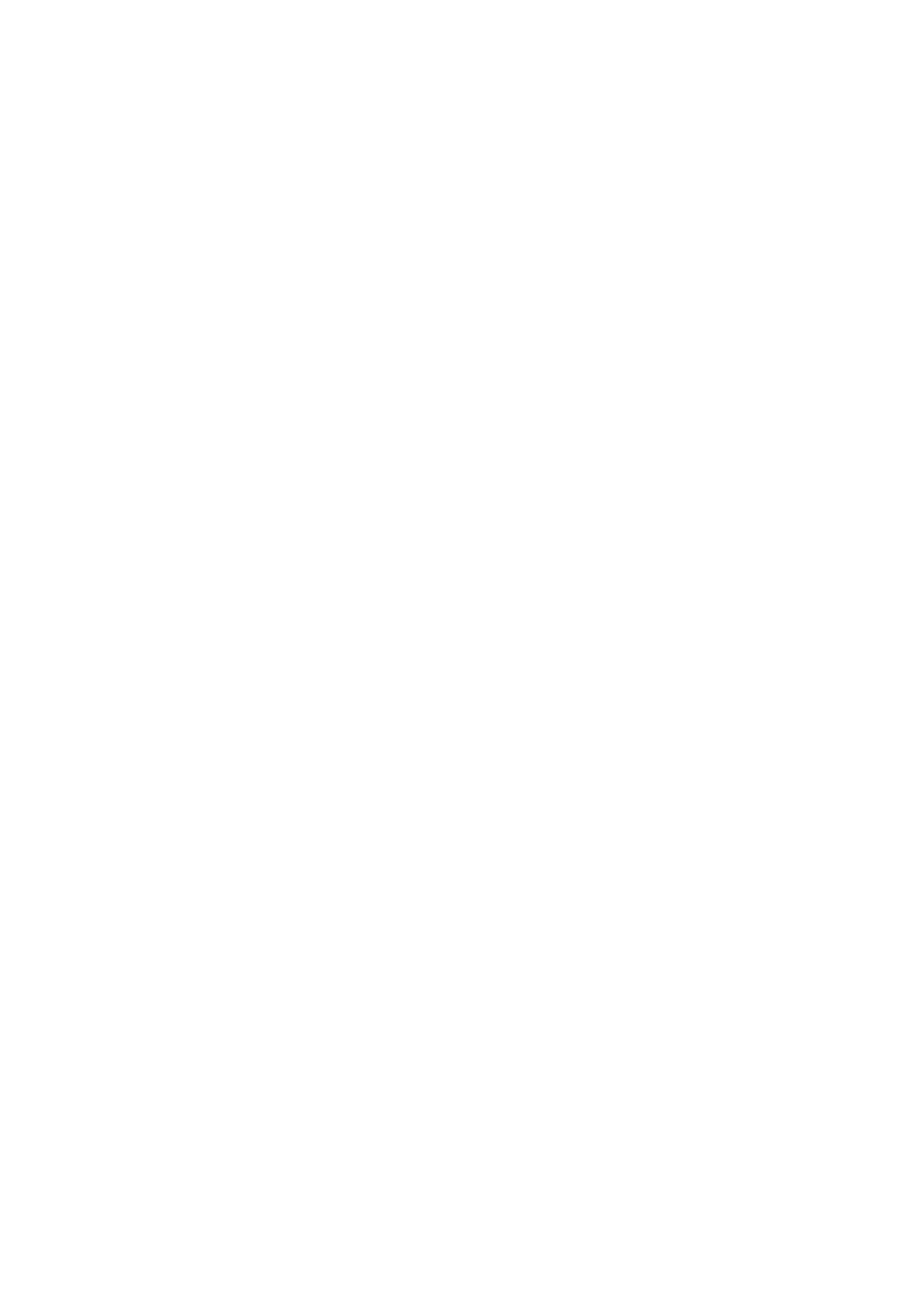## 4.1 Introduction

4.1 Eurostat and OECD comparisons of GDP are made from the expenditure side. Each country participating in a comparison is required to provide either Eurostat or the OECD with a detailed breakdown of its expenditure estimate of GDP for the reference year. The detailed expenditures are used as weights in the calculation of PPPs and in the estimation of real expenditures. For this they need to be harmonised across participating countries that are required to report their final expenditures according to a common classification. This chapter explains the definitions and concepts underlying the common classification used for Eurostat and OECD comparisons. It describes the structure and presentation of the classification. The classification itself can be found in Annex III. The chapter also covers the reporting of expenditure data by countries and the subsequent validation of reported data by Eurostat or the OECD. It concludes by identifying those developments that will occur after publication of the manual and which will impact on the classification.

## 4.2 The expenditure approach to GDP

4.2 A prerequisite of international price and volume comparisons of GDP is that the definition of GDP and its expenditure components is the same for all participating countries. To this end, the Eurostat-OECD expenditure classification adheres to the definitions, concepts, classifications and accounting rules of the SNA 93<sup>1</sup> and the ESA 95<sup>2</sup>. Participating countries compile their estimates of final expenditure following one of these two international systems of national accounts. The two systems are fully consistent with each other. The ESA 95 is a version of the SNA 93 appropriate to the circumstances and needs of the European Union. The SNA 93 provides guidelines and recommendations for global implementation. The ESA 95 specifies how the guidelines and the recommendations should be applied by EU Member States. It has legal status within the European Union.

4.3 As mentioned in Chapter 1, both systems have been revised. Most, if not all, participating countries will have switched to either the SNA 2008 $^3$  or the ESA 2010<sup>4</sup> by 2014. Changes between the original and revised versions that are relevant to the expenditure classification are listed at the end of the chapter.

- 4.4 The SNA 93 and the ESA 95 define GDP from the expenditure side as:
	- total final expenditures at purchasers' prices<sup>5</sup>
	- plus f.o.b. (free on board) value<sup>6</sup> of exports of goods and services
	- less f.o.b. value of imports of goods and services.

4.5 Final expenditures are expenditures on goods and services purchased for final use - that is, for final consumption or for gross capital formation. Final consumption consists of the goods and services used up by individual households or the community to satisfy their individual or collective needs. Final consumption expenditures are incurred by households, non-profit institutions serving

<sup>-</sup><sup>1</sup> *System of National Accounts 1993*, Commission of the European Communities, International Monetary Fund, Organisation for Economic Co-operation and Development, United Nations, World Bank, 1993.

<sup>2</sup> European System of Accounts 1995, Eurostat, Luxembourg, 1996.

<sup>3</sup> *System of National Accounts 2008,* Commission of the European Communities, International Monetary Fund, Organisation for Economic Co-operation and Development, United Nations, World Bank, New York, 2009. <http://unstats.un.org/unsd/nationalaccount/sna2008.asp>

<sup>4</sup> European System of Accounts 2010, Eurostat, Luxembourg, 2011.

<sup>5</sup> The purchaser's price is the amount paid by the purchaser in order to take delivery of a unit of a good or service at the time and place required by the purchaser. It includes supplier's retail and wholesale margins, separately invoiced transport and insurance charges, non-deductible tax on products and sometimes, as in the case of certain items of machinery and equipment, installation costs.

<sup>6</sup> The f.o.b. (free on board) price is the price of a good delivered at the customs frontier of the exporting country. It includes the freight and insurance charges incurred to that point (including, when applicable, the cost of loading onto a carrier for onward transportation from that point) and any export duties or other taxes on exports levied by the exporting country.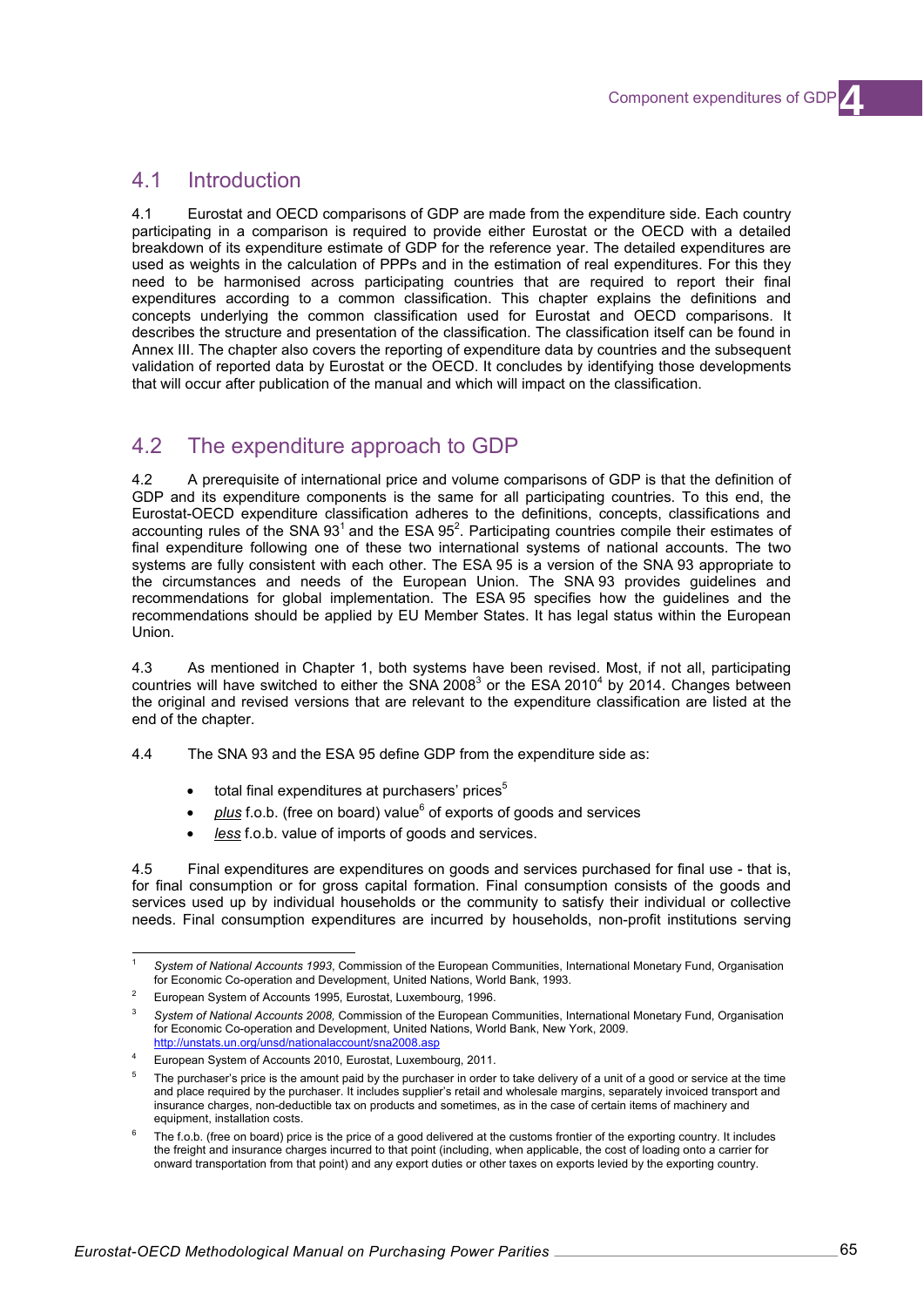households (NPISHs) and general government. Gross capital formation comprises gross fixed capital formation, change in inventories and acquisitions less disposals of valuables. Gross capital formation expenditures are incurred by resident producers of goods and services: incorporated enterprises, unincorporated enterprises (including households engaged in own-account production), general government and non-profit institutions. Final expenditures do not include expenditures on intermediate consumption  $-$  that is, the goods and services, other than fixed assets<sup>7</sup>, that are used or consumed as inputs by a production process.

4.6 The difference between the f.o.b. value of exports of goods and services and the f.o.b. value of imports of goods and services is called the *balance of exports and imports* or *net exports*.

#### 4.7 GDP is therefore:

total final consumption expenditure:

- final consumption expenditure of households
- final consumption expenditure of NPISHs
- final consumption expenditure of general government *plus* gross capital formation:
- gross fixed capital formation
- change in inventories
- acquisitions less disposals of valuables

*plus* balance of exports and imports.

#### **4.2.1 Actual and imputed expenditures**

4.8 Final expenditure includes actual expenditures and imputed expenditures. Actual expenditures cover monetary transactions. They can be measured directly because for each transaction there is a price agreed between buyer and seller that is stated in monetary units. Imputed expenditures are non-monetary transactions. They cannot be measured directly because either the transaction is explicit, as in barter trade, but the price agreed is not stated in monetary units, or the transaction is implicit, as, for example, owner-occupiers "purchasing" housing services from themselves, and no price is involved. Expenditures on non-monetary transactions are obtained by estimating or imputing a value to them - hence, *imputed expenditures*.

- 4.9 Imputations are made for:
	- *consumption of own-produced goods:* goods that households produce and consume themselves (agricultural produce, preserved foodstuffs, wine, spirits, clothing, furniture, etc.);
	- *own-account production of fixed capital assets:* gross fixed capital formation carried out by producers on their own account (includes own-account construction, improvement and extension of dwellings by households);
	- *imputed rentals of owner-occupiers:* housing services that owner-occupiers "sell" to themselves;
	- *income in kind:* goods and services that employees receive free, or at very low prices, from their employers (meals, drinks, transportation to and from work, recreation facilities, company cars for personal use, etc.);
	- *financial intermediation services indirectly measured* (FISIM): financial intermediation services that banks provide clients but for which they do not charge explicitly;

<sup>-</sup>7 Fixed assets provide capital services that are consumed over a number of years. Their consumption is recorded as consumption of fixed capital.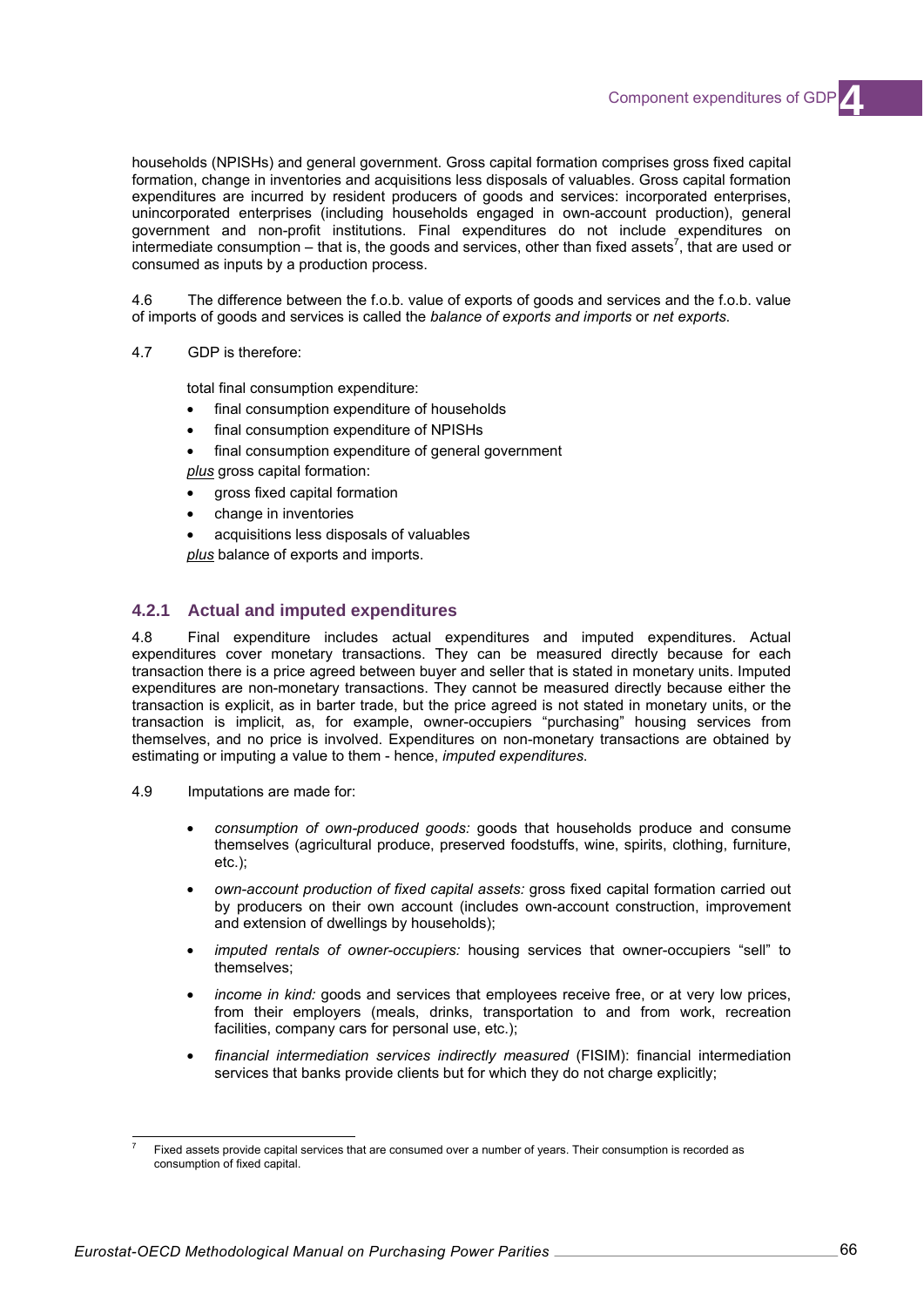- *imputed social contributions:* unfunded social insurance schemes operated by employers (such as pension schemes for government employees that are funded out of general revenue);
- *barter trade;*
- *consumption of fixed capital by non-market producers,* that is, by NPISHs and general government.

4.10 The values to be imputed are defined by national accounting conventions. These vary from case to case and are described in the SNA 93 and the ESA 95. Generally, goods and services produced for own final use should be valued at the basic prices<sup>8</sup> at which they could be sold if offered for sale on the market or, failing that, as the sum of their costs of production. For example, the imputed rentals of owner-occupiers should be valued at the estimated rental that a tenant pays for a dwelling of the same size and quality in a comparable location with similar neighbourhood amenities. To do this requires the existence of a well-organised market for rented accommodation. In the absence of such a market, the value of imputed rentals will have to be derived by some other objective procedure such as the user-cost method<sup>9</sup>.

#### **4.2.2 Individual and collective consumption expenditures**

4.11 The SNA 93 and the ESA 95 describe the components of final consumption expenditure as either *individual* or *collective*. Individual consumption expenditure comprises the expenditures made by households, NPISHs and general government on goods and services that benefit individual households. Such goods and services are called *individual goods and services*. Collective consumption expenditure comprises the expenditures made by general government on services that benefit households collectively. Such services are called *collective services*. Health, education and social protection are examples of individual services that households purchase for themselves and which NPISHs and general government provide to specific identifiable households. Defence, public order and safety, and environment protection are examples of collective services that general government provides to the community as a whole.

4.12 On the basis of this differentiation, final consumption expenditure breaks down into the following four main aggregates:

- *Individual consumption expenditure by households:* The actual and imputed final consumption expenditure incurred by households on individual goods and services. By definition, all final consumption expenditures of households are for the benefit of individual households so all such expenditure is classified as individual. Household final consumption expenditure covers a broad range of goods and services that includes food, beverages, tobacco, clothing, footwear, housing, heating and lighting, furniture and furnishings, household appliances, medical goods and services, transport equipment, transport and communication services, recreation and sporting equipment, recreation and sporting services, cultural services, education, services of hotels and restaurants, personal care services, social protection, insurance and financial services, etc. Imputations for consumption of own-produced goods, rentals of owner-occupiers, income in kind, FISIM and, possibly, barter transactions can be important components of household expenditure.
- *Individual consumption expenditure by NPISHs:* The actual and imputed final consumption expenditure incurred by NPISHs on individual goods and services. In practice, nearly all final consumption expenditures of NPISHs are individual in nature and so, for simplicity, all final consumption expenditures of NPISHs are treated by

<sup>-</sup>8 The amount received by the producer from the purchaser for a unit of good or service produced as output. It includes subsidies on products and other taxes on production. It excludes taxes on products, other subsidies on production, supplier's retail and wholesale margins and separately invoiced transport and insurance charges.

<sup>9</sup> This consists of summing the relevant cost items: intermediate consumption (current maintenance and repairs, insurance services), consumption of fixed capital, other taxes on production and net operating surplus (nominal rate of return on the capital invested in the dwelling and land).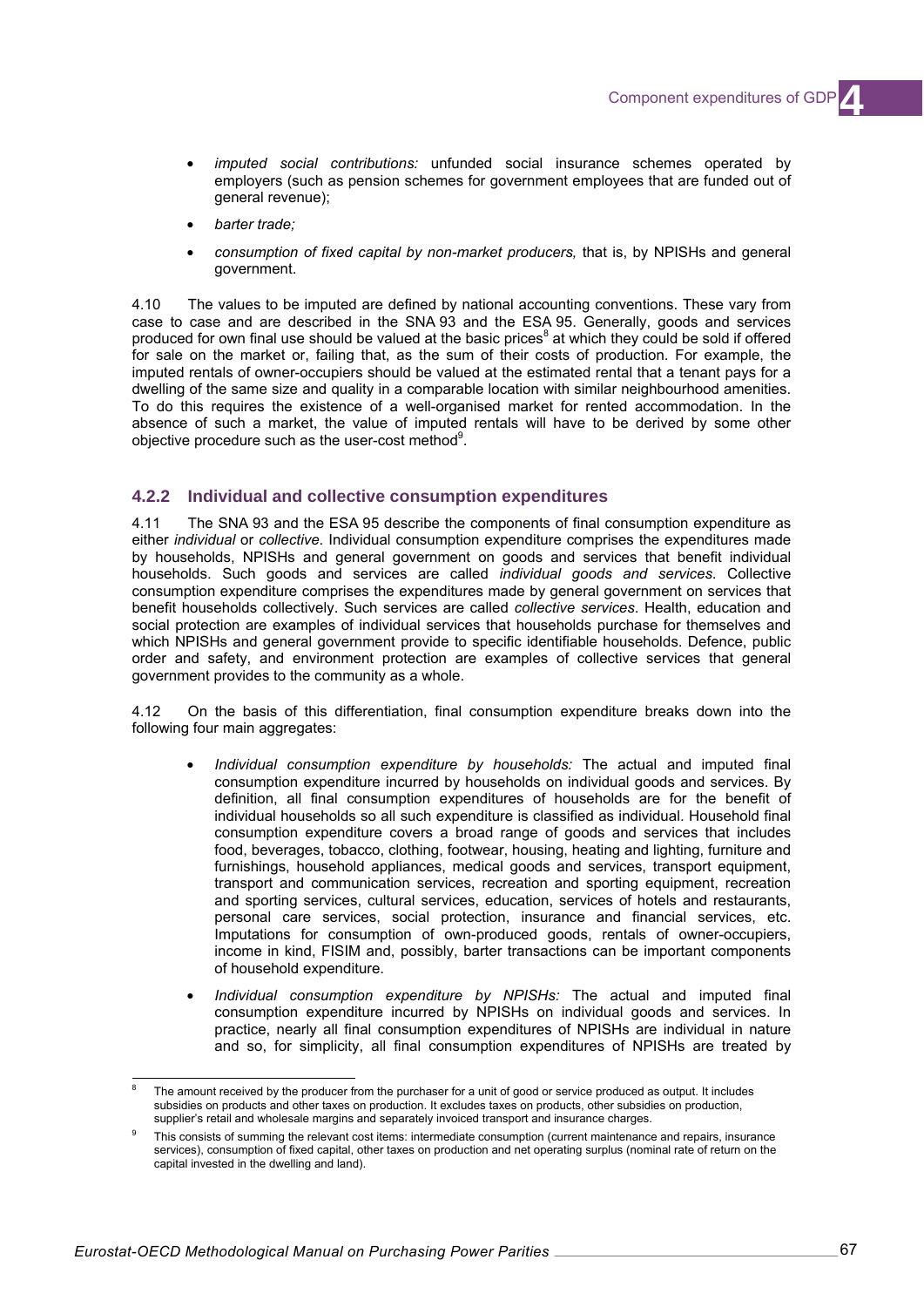convention as individual. Essentially, the final consumption expenditure of NPISHs relates to individual services – that is, housing, health, recreation, sport, culture, education and social protection. It also includes the collective services provided by religious and community organisations, political parties and political action groups, trade unions and professional associations operating as NPISHs.<sup>1</sup>

- *Individual consumption expenditure by government:* The actual and imputed final consumption expenditure incurred by general government on housing, health, recreation and culture, education, and social protection. Not all government expenditure on these services constitutes individual consumption expenditure. Expenditures on the overall policy-making, planning, budgetary, co-ordinating and monitoring responsibilities of ministries overseeing the services and on the research and development carried out for the services are classified as collective consumption expenditure because they cannot be identified with specific individual households and are considered to benefit households collectively.
- *Collective consumption expenditure by government:* The actual and imputed final consumption expenditure incurred by general government on collective services. It covers all government final consumption expenditure on general public services, defence, public order and safety, economic affairs, environment protection, and housing and community amenities. It includes as well government expenditure on the collective features of individual services mentioned in the previous bullet point.

| Who pays              | <b>Final consumption expenditure</b>                   | <b>Actual final</b><br>consumption | Who consumes                                          |
|-----------------------|--------------------------------------------------------|------------------------------------|-------------------------------------------------------|
| <b>Households</b>     | Individual consumption expenditure by<br>households    |                                    |                                                       |
| <b>NPISHS</b>         | Individual consumption expenditure by<br><b>NPISHS</b> | Actual individual<br>consumption   | Households<br>individually                            |
| General<br>government | Individual consumption expenditure by<br>government    |                                    |                                                       |
|                       | Collective consumption expenditure by<br>government    | Actual collective<br>consumption   | General<br>government<br>(households<br>collectively) |

#### **Box 4.1:** Moving from final consumption expenditure to actual final consumption

<sup>-</sup>Had these services been provided by government they would normally be considered to be collective and not individual services.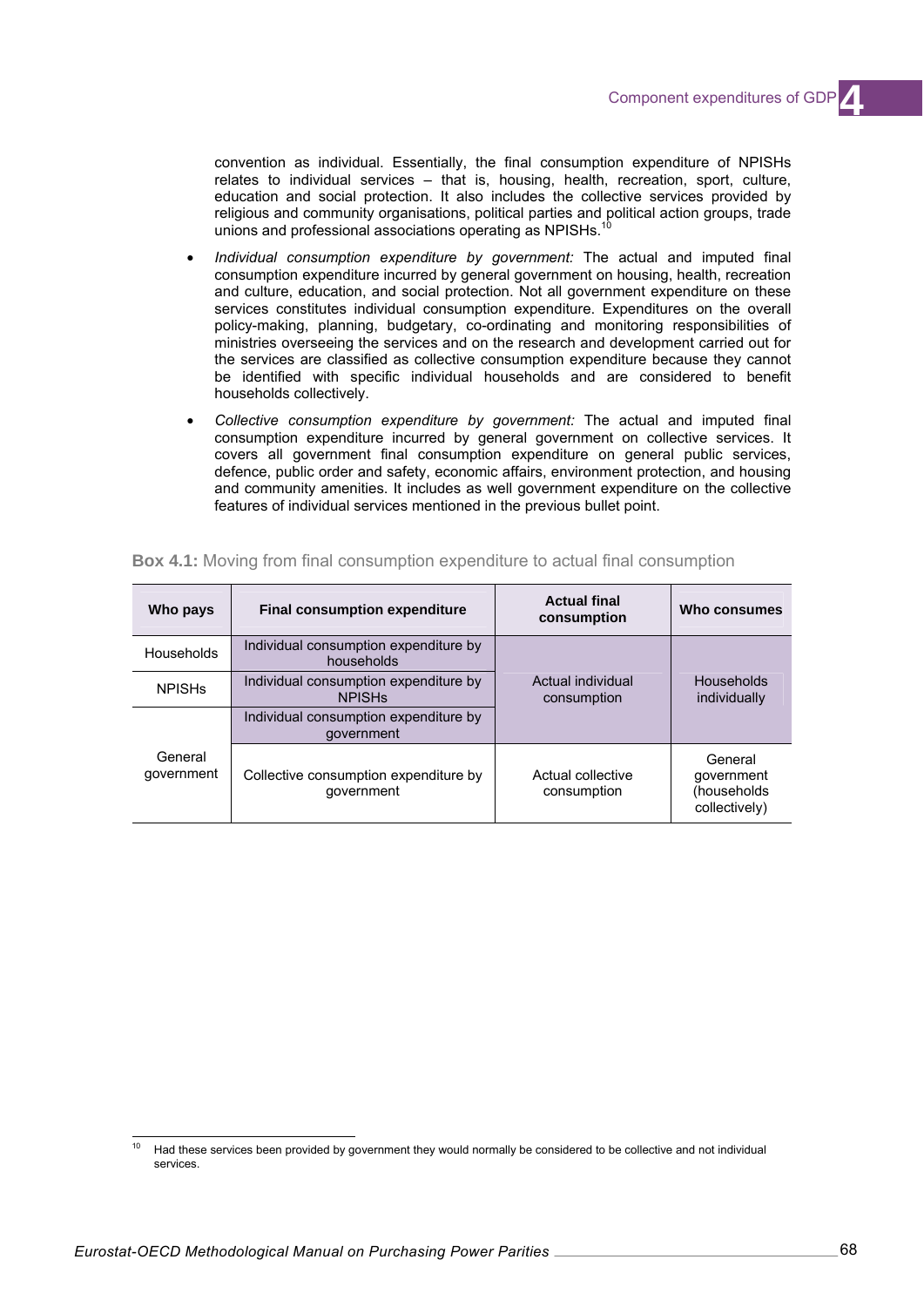#### **4.2.3 Actual individual and collective consumption**

4.13 Each of the four aggregates defined above clearly indicates, who is the beneficiary of the expenditure – individuals or the community – and who makes the expenditure – households, NPISHs or general government. The SNA 93 and the ESA 95 use the distinction between *who consumes* and *who pays* to derive two additional aggregates: actual individual consumption and actual collective consumption.

- *Actual individual consumption* is a measure of the goods and services that individual households actually consume as opposed to what they actually purchase. It is derived, as shown in Box 4.1, by adding individual consumption expenditure by NPISHs and individual consumption expenditure by government to individual consumption expenditure by households. In this context, the SNA 93 and the ESA 95 treat the individual consumption expenditures of NPISHs and government as *social transfers in kind*.
- *Actual collective consumption* is a measure of the services that general government provides to the community as a whole and which households consume collectively. It is obtained, as shown in Box 4.1, by deducting individual consumption expenditure by government from final consumption expenditure of general government. In other words, it is the same as collective consumption expenditure by government.

4.14 Countries following the SNA 93 or the ESA 95 estimate final expenditure by who pays. Thus the concept of actual individual consumption is of particular relevance to comparisons of the economic well-being of households (when well-being is measured by the volume of individual goods and services consumed) because of the different ways individual services, particularly health and education, are financed in countries.

4.15 In some countries, government (and/or NPISHs) provide the greater part of health and education services and these expenditures are included in the individual consumption expenditure of government (and/or NPISHs). In other countries, households purchase nearly all health and education services from market producers and these expenditures are included in the individual consumption expenditure of households. Under these circumstances, individual consumption expenditure by households is not the correct measure with which to compare the volumes of individual goods and services actually consumed by households in different countries. Households in countries where government (and/or NPISHs) are the main providers of individual services will appear to consume a smaller volume of goods and services than households in countries where the households themselves pay directly for the bulk of these services. This is avoided by comparing the actual individual consumption of countries as illustrated by Box 4.2.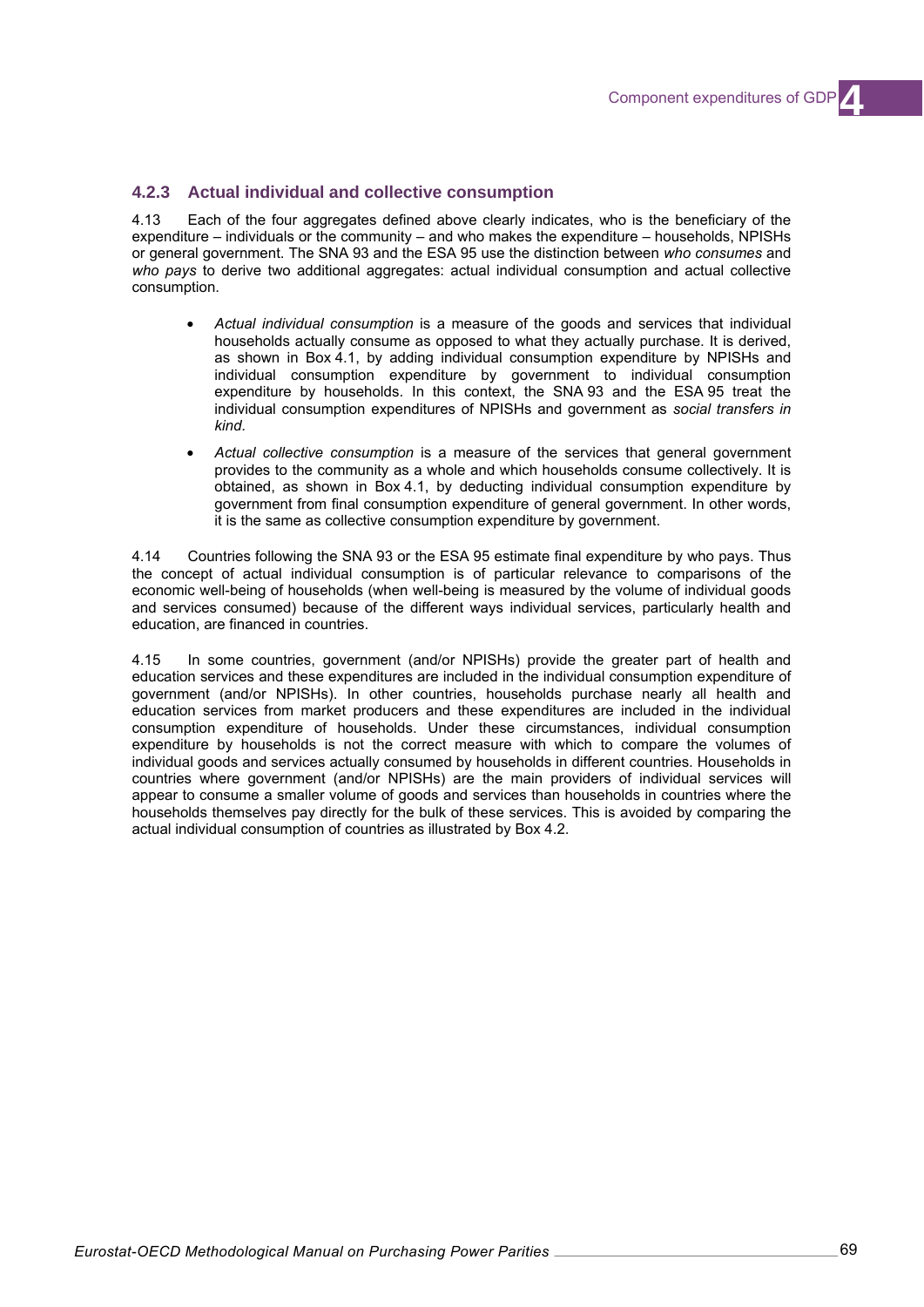|                      | Per capita volume indices in 2008                   |                                                  |  |  |
|----------------------|-----------------------------------------------------|--------------------------------------------------|--|--|
| Country              | Individual consumption expenditure<br>by households | Actual individual consumption<br>(by households) |  |  |
| Denmark              | 54                                                  | 70                                               |  |  |
| Finland              | 53                                                  | 67                                               |  |  |
| France               | 56                                                  | 69                                               |  |  |
| Germany              | 60                                                  | 70                                               |  |  |
| Iceland              | 60                                                  | 75                                               |  |  |
| <b>Netherlands</b>   | 58                                                  | 73                                               |  |  |
| Norway               | 65                                                  | 81                                               |  |  |
| Sweden               | 54                                                  | 70                                               |  |  |
| United Kingdom       | 67                                                  | 79                                               |  |  |
| <b>United States</b> | 100                                                 | 100                                              |  |  |

**Box 4.2:** Individual consumption expenditure by households and actual individual consumption (by households)

- 1. The table above gives the per capita volume indices from the 2008 Eurostat and OECD comparisons for individual consumption expenditure by households and actual individual consumption (by households) for nine European countries and the United States. The indices show that in 2008 households in the United States both spent and consumed more per capita than did households in the nine European countries. The differences are larger for individual consumption expenditure - 41 per cent on average – than they are for actual individual consumption – 27 per cent on average. But which measure better reflects relative economic well-being? Were households in the United States 27 per cent or 41 per cent "better off" than the European households in 2008?
- 2. In the nine European countries listed, individual services are mostly purchased by government and, following the who pays criterion, are included in government expenditure. In the United States, individual services are mainly purchased by households and, in accordance with the who pays principle, are recorded under household expenditure. A comparison of economic welfare based on the per capita volume indices of individual consumption expenditure by households is clearly misleading in this situation. The comparison has to be based on what households actually consumed – that is, on the value of the individual goods and services they purchased themselves plus the value of the individual goods and services provided to them by government. It is the per capita volume indices of actual consumption (by households) that provide a correct picture of relative economic well-being. Households in the United States were 27, not 41, per cent "better off" than the European households in 2008.

#### **4.2.4 Market and non-market services**

4.16 By definition, the collective services that government provides to households can only be produced by government. But the individual services that government provides to households can be either purchased by government from market producers or produced by government itself. The individual services that government purchases from market producers are *market services*. The individual and collective services that general government produces itself are mainly *non-market services*. The difference between market services and non-market services is that the former are sold at prices that are economically significant, while the latter are either provided free or sold at prices that are not economically significant. The SNA 93 defines economically-significant prices as prices that have a significant influence on the amounts producers are willing to supply and on the amounts purchasers wish to buy. The ESA 95 is more specific. It defines economically-significant prices as prices which cover over 50 per cent of the costs of production.

4.17 Because they are sold at economically-significant prices, expenditures on market services can be obtained by multiplying the quantities sold by the prices they are sold at. The same prices can also be used to calculate the PPPs for market services. The lack of economically-significant prices for non-market services precludes their expenditures and their PPPs being derived in the same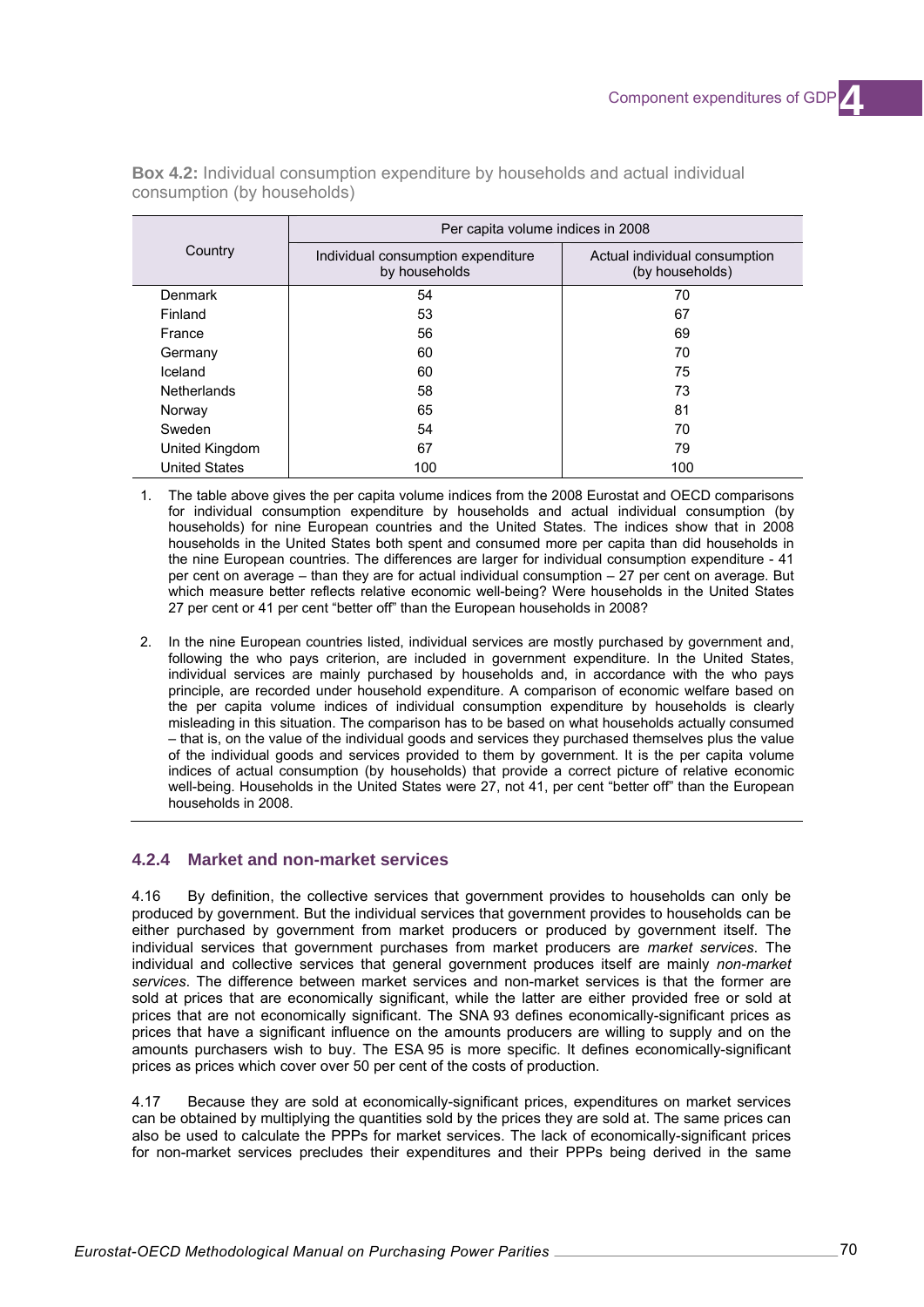manner as they are for market services. Instead, following the convention adopted by national accountants, expenditures on non-market services are estimated by summing up their costs of production. Consistency with the prices underlying the expenditure estimates can be maintained by using the prices of inputs to calculate the PPPs for non-market services. This is referred to as the *input-price approach*. To implement the input-price approach, the expenditures on non-market services need to be broken down by cost components, namely: compensation of employees, intermediate consumption, consumption of fixed capital, net operating surplus, net taxes on production and receipts from sales. The disadvantage of the input-price approach is that differences in productivity across countries are not reflected in the resulting volume measures.

4.18 Formerly in Eurostat and OECD comparisons, PPPs for all individual and collective nonmarket services produced by general government were obtained by the input-price approach. Now, however, the input-price approach is only used for hospital services and collective services, although, once the output-price approach that is being developed for hospital services is introduced, it will be used solely for collective services. An output approach is already used for education. It involves calculating volume ratios with quality adjusted quantities first and then deriving PPPs indirectly as described in Chapter 8. This change in methodology reflects a trend in national accounts to measure the volume of individual services from the output rather than the input side as was the practice in the past.<sup>11</sup>

#### **4.2.5 Gross capital formation**

4.19 The SNA 93 and the ESA 95 define gross capital formation as comprising gross fixed capital formation, change in inventories and acquisitions less disposals of valuables, of which gross fixed capital formation is the most important. These three aggregates are defined as follows:

• *Gross fixed capital formation:* The acquisitions less disposals of fixed assets plus major improvements to non-produced assets.

Fixed assets are assets that are produced by human production processes. They exclude land and subsoil assets which are produced by nature. Fixed assets are used repeatedly, or continuously, in processes of production for more than one year. Fixed assets are either tangible, such as buildings, machinery, etc., or intangible, such as mineral exploration<sup>12</sup>, computer software<sup>13</sup>, etc. They may be new or existing – that is, used or second-hand. Sales and purchases of existing fixed assets between residents cancel out over the economy as a whole and, except for the transfer of ownership costs which do not cancel out, can be ignored. Sales and purchases of existing fixed assets between residents and non-residents do not cancel each other out and cannot be ignored. They are recorded as investment by the importer and disinvestment by the exporter.<sup>14</sup> Imports of second-hand machinery and equipment can be a significant part of the gross fixed capital formation of some countries participating in Eurostat and OECD comparisons. An important element of gross fixed capital formation is ownaccount production of fixed capital assets (including the construction of new dwellings and the extension and modification of existing dwellings carried out by households on own account).

Non-produced assets are assets that are needed for production and come into existence in ways other than through processes of production. Major improvements to non-produced assets must come about through productive activity. Land, for example, is a non-produced asset. Major improvements to land usually involve the construction of dykes, drainage ditches, irrigation channels, etc. for the purpose of reclaiming land from

 $11$ 11 See, for example, *Handbook on price and volume measures in national accounts*, Eurostat, Luxembourg, 2001 [http://epp.eurostat.ec.europa.eu/portal/page/portal/product\\_details/publication?p\\_product\\_code=KS-41-01-543 an](http://epp.eurostat.ec.europa.eu/portal/page/portal/product_details/publication?p_product_code=KS-41-01-543)d *Towards measuring the volume output of education and health services: a handbook*, Paul Schreyer, Statistics Directorate Working Paper No 31, OECD, Paris, April 2010.

 $12$  Covers all expenditures on such exploration irrespective of whether or not new discoveries are made.

 $13$  Covers both purchases of ready-made software and the cost of software developed in house.

Basic headings for machinery and equipment can have negative values when disinvestment by the exporter is greater than investment by the importer.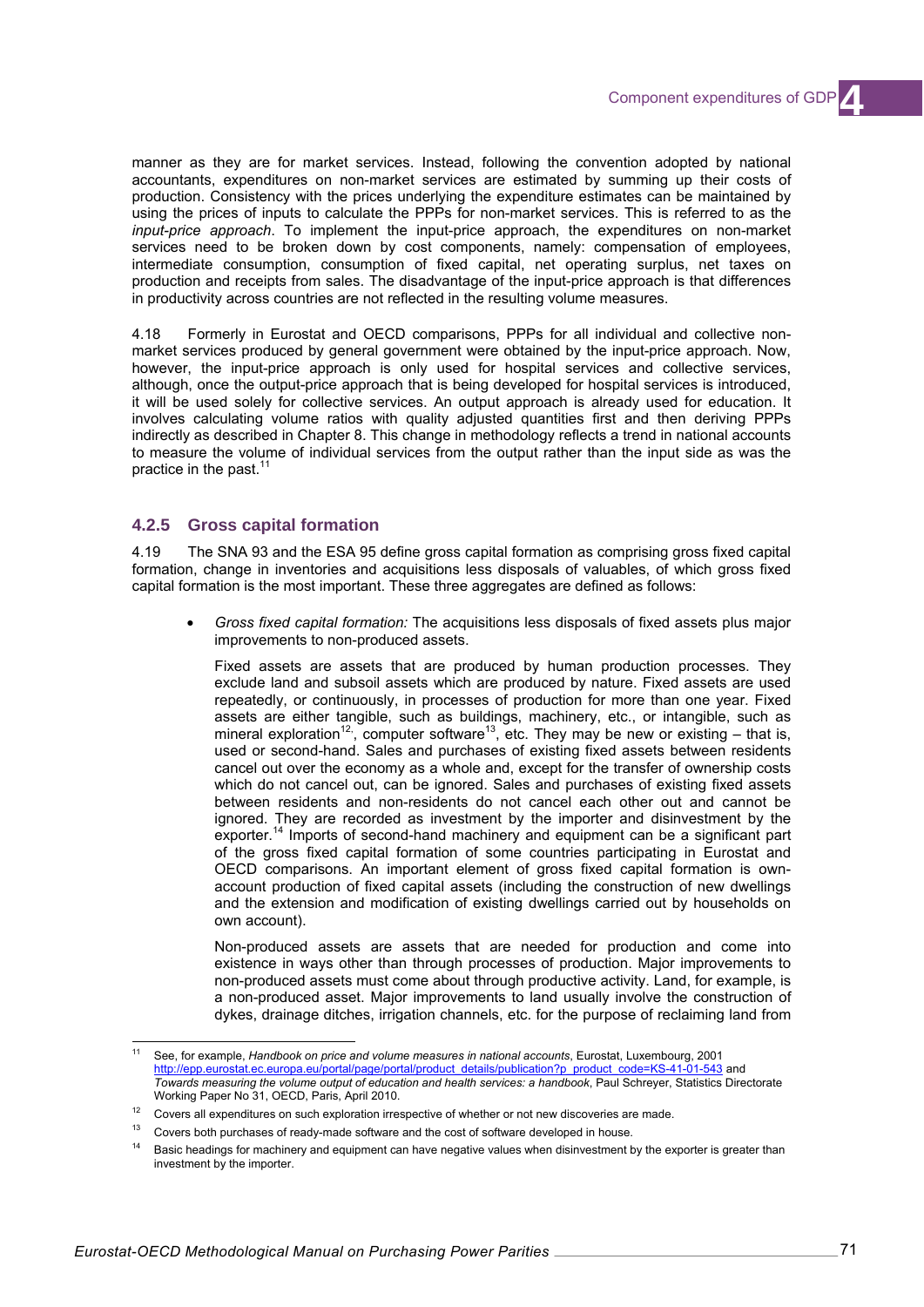the sea, marshes, deserts, etc. The clearance of land to bring it into production for the first time is also a major improvement. Non-produced assets, like fixed assets may be both tangible, such as subsoil assets, land, etc., and intangible, such as leases, patented entities, etc.

- *Change in inventories:* The acquisition less disposals of stocks of raw materials, semifinished goods and finished goods that are held by producer units prior to their being further processed or sold or otherwise used. Inventories also cover all raw materials and goods stored by government as strategic reserves. Semi-finished goods include work-inprogress - that is, goods and services that are only partially completed and whose production process will be continued by the same producer in a period following the accounting period. Work-in-progress is particularly important for production processes with long gestation periods, such as the construction of large-scale civil engineering works, the manufacture of ships and aeroplanes, and reforestation. Also covered by work-in-progress is the natural growth prior to harvest of agricultural crops and the natural growth in livestock raised for slaughter.
- *Acquisitions less disposals of valuables:* Changes in the stocks of goods that have been acquired primarily as stores of value because they are expected to appreciate - or at least not to decline - in value and do not deteriorate over time under normal conditions. Valuables include gold (other than monetary gold) and other precious metals, expensive jewellery and precious stones, works of art and antiques.

## 4.3 The expenditure classification

#### **4.3.1 Structure of the classification**

4.20 The Eurostat-OECD classification breaks down final expenditure into seven main aggregates:

- Individual consumption expenditure by households,
- Individual consumption expenditure by NPISHs,
- Individual consumption expenditure by government,
- Collective consumption expenditure by government,
- Gross fixed capital formation,
- Change in inventories and acquisitions less disposals of valuables,
- Balance of exports and imports.

4.21 These seven main aggregates are subsequently broken down first into expenditure categories, then into expenditure groups and expenditure classes and finally into basic headings. There are 31 expenditure categories, 66 expenditure groups, 143 expenditure classes and 206 basic headings.<sup>15</sup> The distribution of these aggregation levels by main aggregate is shown in Box 4.3.

<sup>-</sup>15 The OECD version of the classification has 196 basic headings to which the 206 basic headings in the Eurostat version sum exactly. The principal difference between the two versions is that the OECD version has just one basic heading for furniture and one basic heading for NPISHs, whereas the Eurostat version has four basic headings for furniture and six basic headings for NPISHs.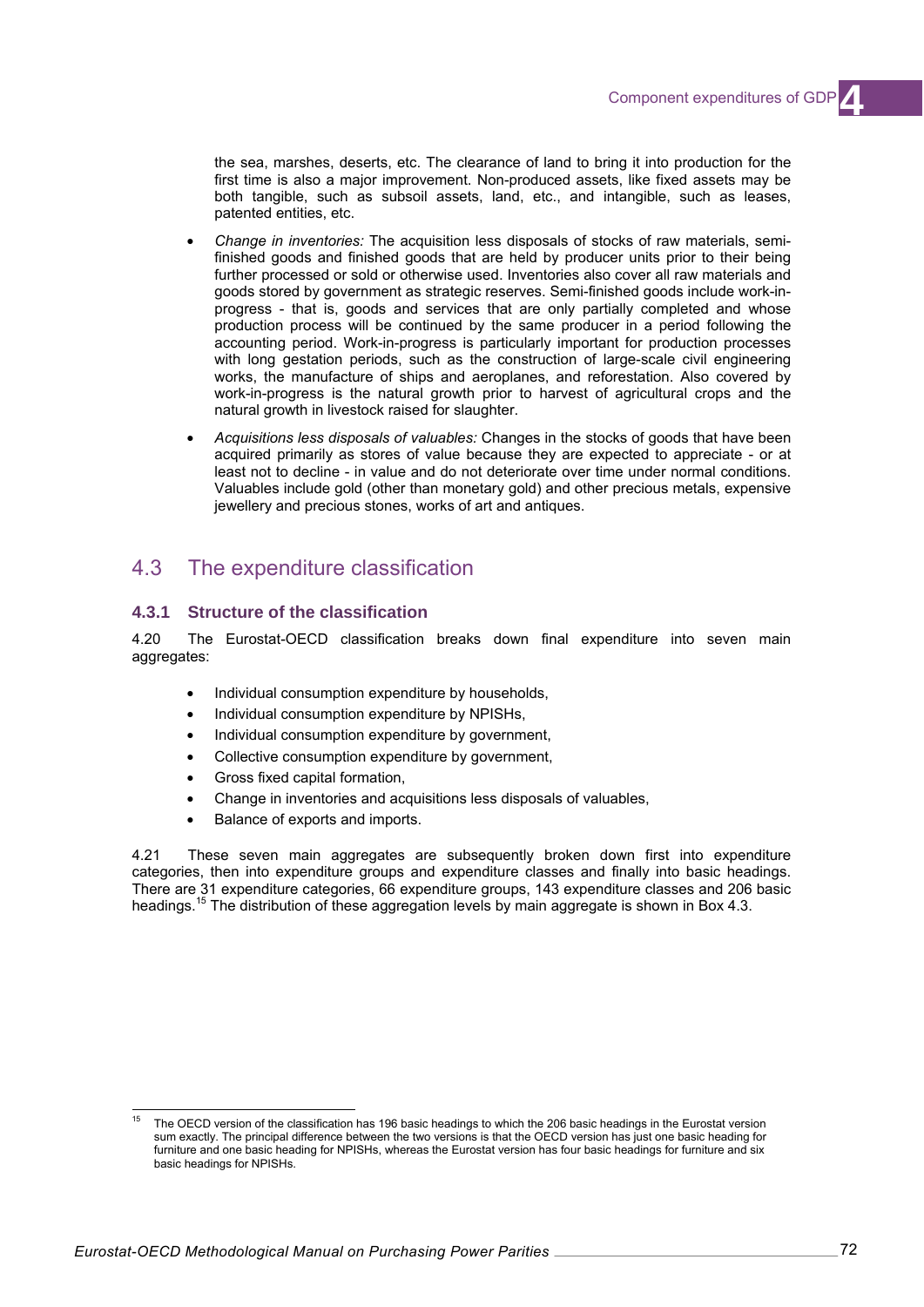**Box 4.3:** Number of categories, groups, classes and basic headings by main aggregates

| <b>Main aggregates</b><br>Categories                                        | <b>Categories</b> | <b>Groups</b>  | <b>Classes</b> | <b>Basic</b><br>headings |
|-----------------------------------------------------------------------------|-------------------|----------------|----------------|--------------------------|
| 11.00 Individual consumption expenditure by households                      | 13                | 44             | 105            | 143                      |
| - .01 Food and non-alcoholic beverages                                      |                   | 2              | 11             | 34                       |
| - .02 Alcoholic beverages, tobacco and narcotics                            |                   | 3              | 5              | 5                        |
| - .03 Clothing and footwear                                                 |                   | $\overline{2}$ | 6              | 10                       |
| - .04 Housing, water, electricity, gas and other fuels                      |                   | 5              | 11             | 11                       |
| - .05 Furnishings, household equipment and maintenance                      |                   | 6              | 12             | 16                       |
| $-06$ Health                                                                |                   | 3              | 7              | 7                        |
| - .07 Transport                                                             |                   | 3              | 14             | 18                       |
| - .08 Communication                                                         |                   | 3              | 3              | 3                        |
| - .09 Recreation and culture                                                |                   | 6              | 20             | 22                       |
| - .10 Education                                                             |                   | 1              | 1              | 1                        |
| -.11 Restaurants and hotels                                                 |                   | 2              | 3              | 4                        |
| - .12 Miscellaneous goods and services                                      |                   | 7              | 11             | 11                       |
| - .13 Net purchases abroad                                                  |                   | 1              | 1              | 1                        |
| 12.00 Individual consumption expenditure by NPISHs                          | 6                 | 6              | 6              | 6                        |
| - .01 Housing                                                               |                   | 1              | 1              | 1                        |
| $-0.02$ Health                                                              |                   | 1              | 1              | 1                        |
| - .03 Recreation and culture                                                |                   | 1              | 1              | 1                        |
| - .04 Education                                                             |                   | 1              | 1              | 1                        |
| - .05 Social protection                                                     |                   | 1              | 1              | 1                        |
| - .06 Other services                                                        |                   | 1              | 1              | 1                        |
| 13.00 Individual consumption expenditure by government                      | 5                 | 6              | 11             | 21                       |
| - .01 Housing                                                               |                   | 1              | 1              | 1                        |
| $-0.02$ Health                                                              |                   | 2              | 7              | 17                       |
| - .03 Recreation and culture                                                |                   | 1              | 1              | 1                        |
| - .04 Education                                                             |                   | 1              | 1              | 1                        |
| - .05 Social protection                                                     |                   | 1              | 1              | 1                        |
| 14.00 Collective consumption expenditure by government                      | 1                 | 1              | 5              | 7                        |
| 15.00 Gross fixed capital formation                                         | 3                 | 6              | 13             | 26                       |
| - .01 Machinery and equipment                                               |                   | 2              | 7              | 20                       |
| - .02 Construction                                                          |                   | 3              | 3              | 3                        |
| - .03 Other products                                                        |                   | 1              | 3              | 3                        |
| 16.00 Change in inventories and acquisitions less<br>disposals of valuables | $\mathbf 2$       | $\mathbf{2}$   | 2              | 2                        |
| -.01 Change of inventories                                                  |                   | 1              | 1              | 1                        |
| -.02 Acquisitions less disposals of valuables                               |                   | 1              | 1              | 1                        |
| 17.00 Balance of exports and imports                                        | 1                 | 1              | 1              | 1                        |
| <b>GDP</b>                                                                  | 31                | 66             | 143            | 206                      |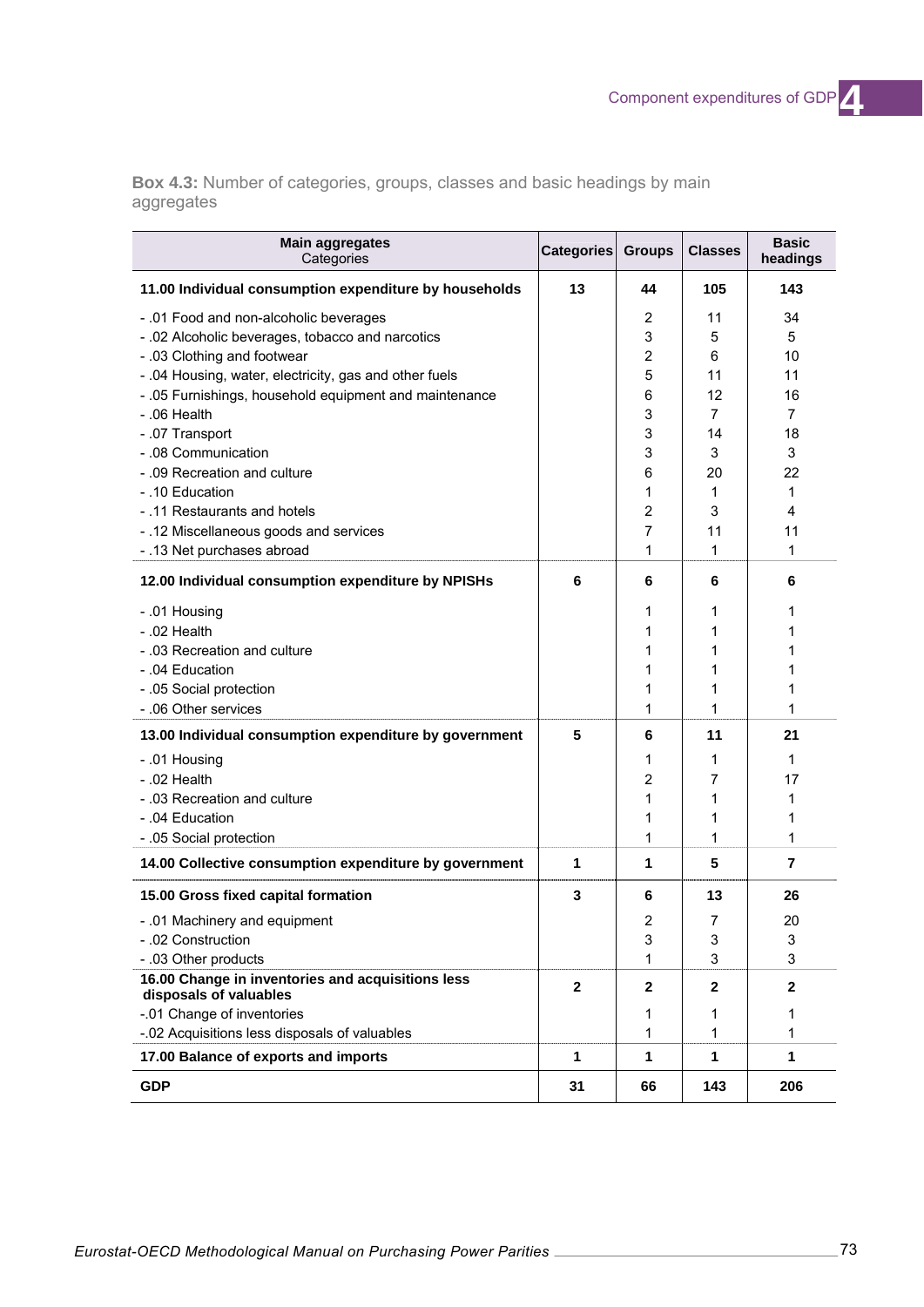#### **4.3.2 Basic headings**

4.22 The lowest level of aggregation is referred to as the *basic heading level*. Basic headings are the building blocks of Eurostat and OECD comparisons. It is at the level of the basic heading that expenditures are defined, products selected, prices collected, prices validated and PPPs first calculated and averaged. The PPP Regulation defines basic headings as the lowest level of aggregation in the expenditure breakdown for which PPPs are calculated.<sup>16</sup> Ideally a basic heading should consist of a group of similar well-defined goods or services, but in reality coverage is frequently determined by the lowest level of final expenditure for which explicit expenditure weights can be estimated. An actual basic heading can therefore include a broader range of products than is theoretically desirable. Examples of basic headings are given in Box 4.4. Their coverage varies. The basic headings for potatoes and men's footwear are relatively homogeneous, while those for major household appliances and maintenance and repair services for dwellings are distinctly heterogeneous with the latter being a mix of both goods and services.

**Box 4.4:** Examples of basic heading definitions

| 11.01.17.2 | Fresh or chilled potatoes (ND)<br>Fresh or chilled potatoes; includes other tuber vegetables (manioc, arrowroot,<br>cassava, sweet potatoes, etc.).                                                                                                                                                                                                                                                                                                                                                                                                                                                                                                                                                                                                                                    |
|------------|----------------------------------------------------------------------------------------------------------------------------------------------------------------------------------------------------------------------------------------------------------------------------------------------------------------------------------------------------------------------------------------------------------------------------------------------------------------------------------------------------------------------------------------------------------------------------------------------------------------------------------------------------------------------------------------------------------------------------------------------------------------------------------------|
| 11.03.21.1 | Men's footwear (SD)<br>All footwear for men including sports footwear suitable for everyday or leisure wear<br>(shoes for jogging, cross-training, tennis, basket ball, boating, etc.); includes gaiters,<br>leggings and similar articles; shoelaces; parts of footwear, such as heels, soles, etc.,<br>purchased by households with the intention of repairing footwear themselves;<br>excludes shoe-trees, shoehorns and polishes, creams and other shoe-cleaning<br>articles (11.05.61.1); orthopaedic footwear (11.06.13.1); game-specific footwear (ski<br>boots, football boots, golfing shoes and other such footwear fitted with ice skates,<br>rollers, spikes, studs, etc.) (11.09.32.1); shin-guards, cricket pads and other protective<br>apparel for sport (11.09.32.1). |
| 11.05.31.1 | Major household appliances whether electric or not (D)<br>Refrigerators, freezers and fridge-freezers; washing-machines, dryers, drying<br>cabinets, dishwashers, ironing and pressing machines; cookers, spit roasters, hobs,<br>ranges, ovens and micro-wave ovens; air conditioners, humidifiers, space heaters,<br>water heaters, ventilators and extractor hoods; vacuum cleaners, steam-cleaning<br>machines, carpet shampooing machines and machines for scrubbing, waxing and<br>polishing floors; safes, sewing machines, knitting machines, water softeners, etc.;<br>includes the delivery and installation of the appliances when applicable; excludes<br>such appliances that are built into the structure of the building (capital formation).                           |
| 11.04.32.1 | Services for the maintenance and repair of the dwelling (S)<br>Services of plumbers, electricians, carpenters, glaziers, painters, decorators, floor<br>polishers, etc. engaged for minor maintenance and repair of the dwelling; <i>includes</i><br>total value of the service (that is, both the cost of labour and the cost of materials are<br>covered); excludes separate purchases of materials made by households with the<br>intention of undertaking the maintenance or repair themselves (11.04.31.1); services<br>engaged for major maintenance and repair (intermediate consumption) or for<br>extension and conversion of the dwelling (capital formation).                                                                                                               |

 $16$ See PPP Regulation, article 3(e) in Annex II.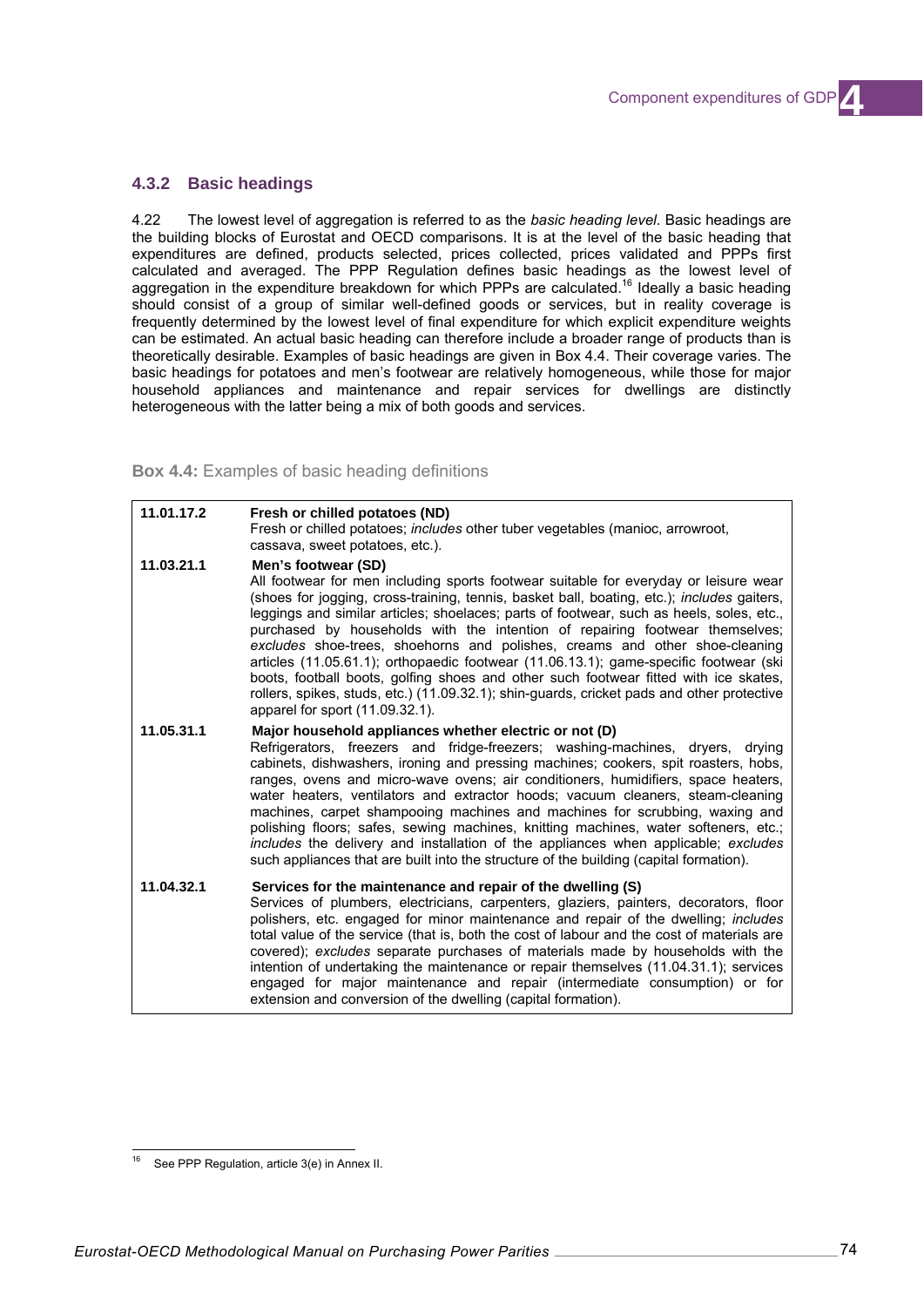#### **4.3.3 Derivation of actual individual consumption**

4.23 The Eurostat-OECD classification is first and foremost an expenditure classification. Individual consumption expenditure is clearly structured by who pays – households, NPISHs or general government. Participating countries are required to provide a breakdown of their final expenditure in line with this structure. Yet, for the reason explained in Box 4.2, one of the principal aims of Eurostat and OECD comparisons is to compare actual individual consumption (by households) at various levels of aggregation. And the results of comparisons are presented by who consumes – households or general government. The Eurostat-OECD classification is designed to allow the final consumption expenditures of households, NPISHs and government to be reclassified according to whether they benefit households individually or collectively.

4.24 This is achieved by using three functional classifications from the SNA 93: COICOP<sup>17</sup>. COPNI18 and COFOG 9819. These classify respectively the expenditures of households, NPISHs and general government by purpose – that is, by the ends that they wish to achieve through these expenditures. COICOP is designed to classify only a single outlay: individual consumption expenditure. COPNI and COFOG 98 are designed to classify a range of transactions of which the outlay on final consumption expenditure is one. In this respect, the main use of COPNI and COFOG 98 is to classify the individual consumption expenditures by NPISHs and government in a way that is consistent with the classification of individual consumption expenditure by households in COICOP.

4.25 Together, COICOP, COPNI and COFOG 98 ensure the harmonised treatment of individual consumption expenditures of households, NPISHs and government that is central to the Eurostat-OECD classification. The correspondence with the three classifications as it is to be found in the Eurostat-OECD classification is summarised in Box 4.5. The table shows the correspondence between the expenditure categories of the classification and how these are summed to obtain actual individual consumption at the category level. This correspondence carries through to the lower levels of aggregation for households and for government, but not for NPISHs because participating countries generally do not have the detailed expenditure data required.

 $17$ 17 "Classification of Individual Consumption According to Purpose (COICOP)", *Classification of Expenditure According to Purpose*, United Nations, New York, 2000.

<sup>18 &</sup>quot;Classification of the Purposes of Non-Profit Institutions Serving Households (COPNI)", *Classification of Expenditure According to Purpose*, United Nations, New York, 2000.

<sup>19 &</sup>quot;Classification of the Functions of Government (COFOG)", *Classification of Expenditure According to Purpose*, United Nations, New York, 2000.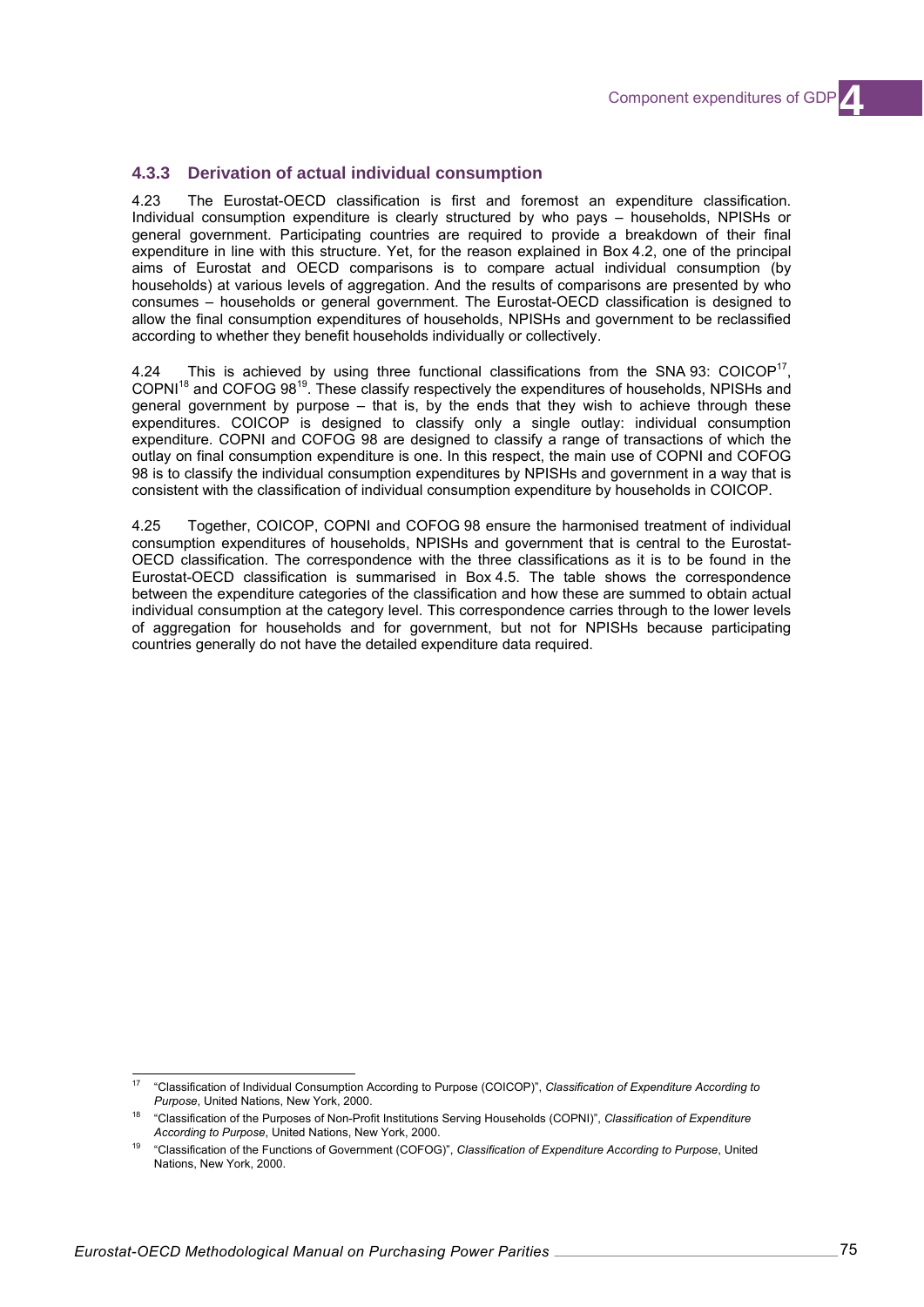| Purpose of expenditure                            | <b>Households</b><br>[COICOP] | <b>NPISHS</b><br><b>ICOPNII</b> | Government<br><b>ICOFOG 981</b> | Actual individual<br>consumption |
|---------------------------------------------------|-------------------------------|---------------------------------|---------------------------------|----------------------------------|
| Food and non-alcoholic beverages                  | 11.01                         |                                 |                                 | 11.01                            |
| Alcoholic beverages, tobacco & narcotics          | 11.02                         |                                 |                                 | 11.02                            |
| Clothing and footwear                             | 11.03                         |                                 |                                 | 11.03                            |
| Housing, water, electricity, gas & other<br>fuels | 11.04                         |                                 |                                 | 11.04                            |
| of which Actual rentals for housing               | $11.04.1*$                    | 12.01                           | 13.01                           | $11.04.1^{*}$ + 12.01 + 13.01    |
| Furnishings, household equip. &<br>maintenance    | 11.05                         |                                 |                                 | 11.05                            |
| Health                                            | 11.06                         | 12.02                           | 13.02                           | $11.06 + 12.02 + 13.02$          |
| Transport                                         | 11.07                         |                                 |                                 | 11.07                            |
| Communication                                     | 11.08                         |                                 |                                 | 11.08                            |
| Recreation and culture                            | 11.09                         | 12.03                           | 13.03                           | $11.09 + 12.03 + 13.03$          |
| Education                                         | 11.10                         | 12.04                           | 13.04                           | $11.10 + 12.04 + 13.04$          |
| Restaurants and hotels                            | 11.11                         |                                 |                                 | 11.11                            |
| Miscellaneous goods and services:                 | 11.12                         |                                 |                                 | 11.12                            |
| of which Social protection                        | $11.12.4*$                    | 12.05                           | 13.05                           | $11.12.4* + 12.05 + 13.05$       |
| Other services                                    |                               | 12.06                           |                                 | 12.06                            |
| Total individual consumption expenditure          | 11.00                         | 12.00                           | 13.00                           | $11.00 + 12.00 + 13.00$          |

**Box 4.5:** Derivation of actual individual consumption for expenditure categories

\* Expenditure group

#### **4.3.4 Main aggregates**

4.26 The main aggregates have already been defined. This paragraph describes how they are dealt with in the expenditure classification.

- *Individual consumption expenditure by households* is broken down by purpose in line with COICOP into 143 basic headings. Expenditures at the basic heading level are defined according to the domestic concept – that is, irrespective of whether the household making the purchase is resident or not. Hence, the expenditures will include purchases of goods and services in the domestic market by non-resident households and will exclude purchases of goods and services by resident households when travelling abroad. But total individual consumption expenditure by households is required by the national concept - that is, it should refer to expenditures by resident households only. To obtain this total, a global adjustment – *net purchases abroad* – is made. The adjustment comprises one basic heading in the classification and is defined as the difference between purchases by residential households in the rest of the world *less* purchases by non-residential households in the economic territory of the country.
- *Individual consumption expenditure by NPISHs* is broken down by purpose according to COPNI into six basic headings: housing, health, recreation and culture, education, social protection, and other services. Other services includes expenditure by NPISHs on religion, political parties, labour and professional organisations, environment protection, and research and development.
- *Individual consumption expenditure by government* is broken down into 21 basic headings. The initial breakdown is by purpose as defined by COFOG 98: housing, health, recreation and culture, education and social protection. Of these, only health is broken down further. First, by whether the expenditure is for the purchase of health services from market producers (in the form of benefits and reimbursements) or for the production of health services by government itself. The expenditure on governmentproduced health services is then broken down by cost components as required by the input-price approach. The breakdown is given in Box 4.6.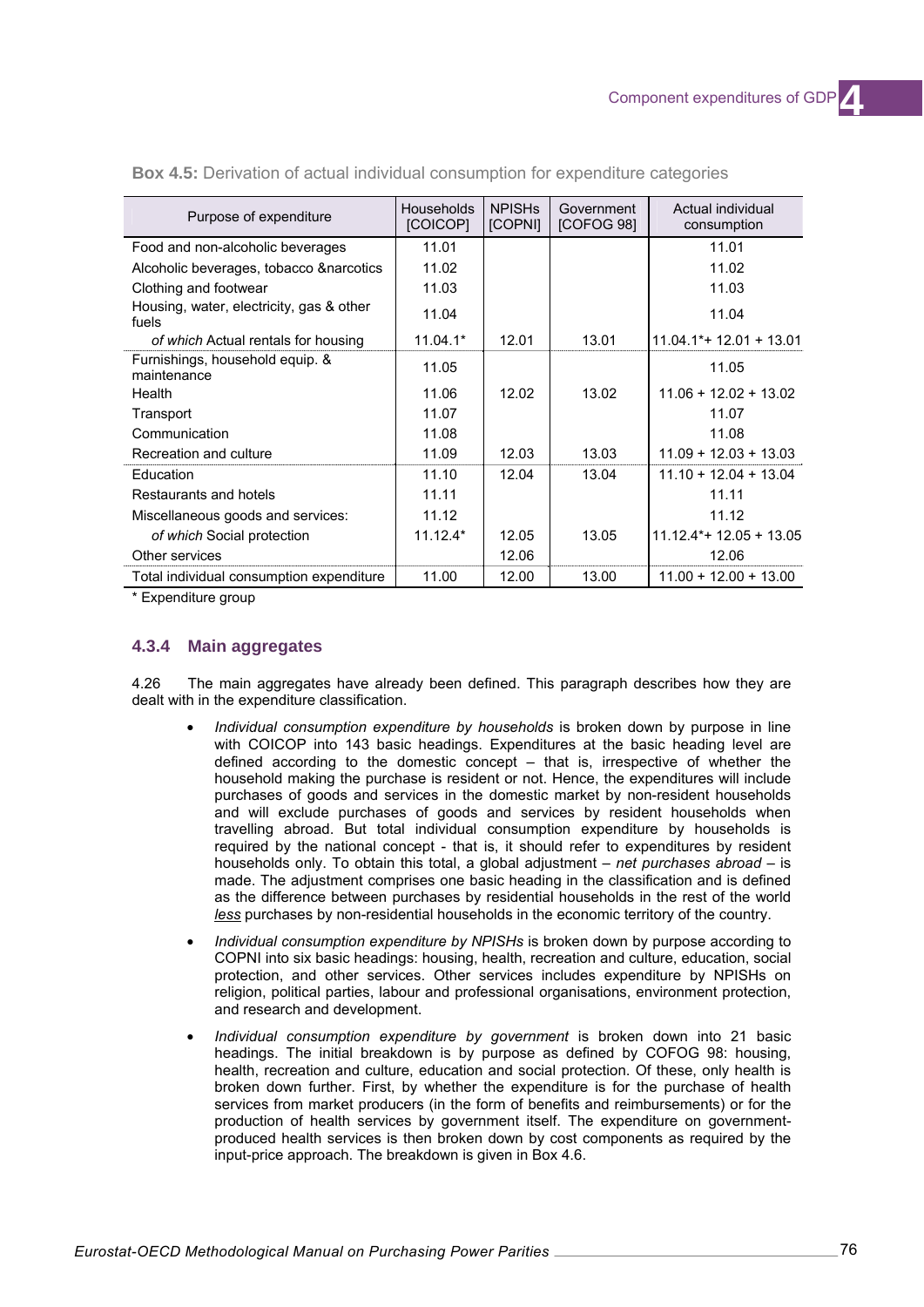- *Collective consumption expenditure by government* is defined in line with COFOG 98. It is treated as a single aggregate and broken down by cost components into seven basic headings as required by the input-price approach. From Box 4.6, it can be seen that compensation of employees and intermediate consumption are broken down by type of service – that is, by whether they relate to defence or to collective services other than defence*.*
- *Gross fixed capital formation* is broken down by type of product following CPA 96<sup>20</sup> into 26 basic headings: twenty for machinery and equipment, three for construction and three for other products. Other products include products of agriculture, forestry, fisheries and aquaculture; computer software; land improvement, mineral exploration and other intangible fixed assets.
- *Change in inventories and acquisitions less disposals of valuables* is broken down into two basic headings: change in inventories $2<sup>1</sup>$  and acquisitions less disposals of valuables.
- *Balance of exports and imports* is one basic heading. It is defined as exports of goods and services *less* imports of goods and services. According to the SNA 93 and the ESA 95, both exports and imports should be valued at f.o.b. (free on board) prices – that is, the prices at the frontier of the exporting country. This is difficult to do in the case of imports, which are usually registered in customs records at the value at the frontier of the importing country – that is, at c.i.f. (cost, insurance and freight) $^{22}$  prices. If merchandise imports are adjusted to f.o.b. prices, the effect is to reduce the value of merchandise imports and to increase the value of net imports of freight and insurance services by exactly the same amount. Since only the balance – that is, the combined totals - of exports and imports of goods and services is required for the calculation of PPPs, the Eurostat-OECD classification, as a practical matter, calls for merchandised imports to be valued at c.i.f. prices.

 $20$ 20 Statistical Classification of Products by Activity in the European Economic Community (CPA 1996), Eurostat, Luxembourg, 1998.

<sup>&</sup>lt;sup>21</sup> For the purposes of Eurostat-OECD comparisons, change in inventories also includes the statistical discrepancies of those participating countries that report them in their estimates of final expenditure on GDP.

The c.i.f. (cost, insurance and freight) price is the price of a good delivered at the customs frontier of the importing country. It includes any insurance and freight charges incurred to that point. It excludes any import duties or other taxes on imports and trade and transport margins within the importing country.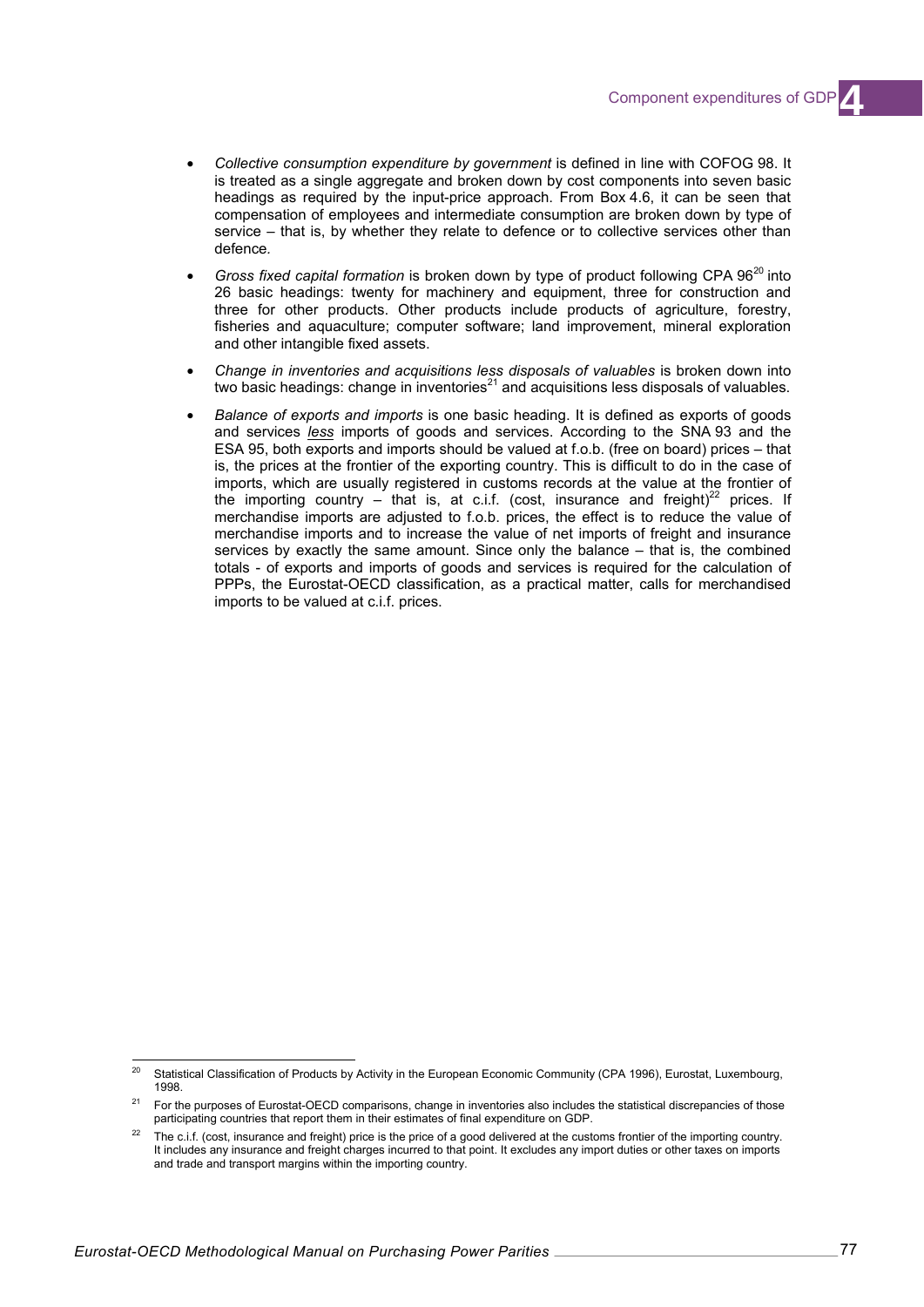| <b>INDIVIDUAL CONSUMPTION EXPENDITURE BY GOVERNMENT</b> |                                                                     |  |  |
|---------------------------------------------------------|---------------------------------------------------------------------|--|--|
| 13.01.11.1                                              | Housing                                                             |  |  |
|                                                         | <b>Health benefits and reimbursements</b>                           |  |  |
| 13.02.11.1                                              | Pharmaceutical products                                             |  |  |
| 13.02.11.2                                              | Other medical products                                              |  |  |
| 13.02.11.3                                              | Therapeutic appliances and equipment                                |  |  |
| 13.02.12.1                                              | Out-patient medical services                                        |  |  |
| 13.02.12.2                                              | Out-patient dental services                                         |  |  |
| 13.02.12.3                                              | Out-patient paramedical services                                    |  |  |
| 13.02.12.4                                              | <b>Hospital services</b>                                            |  |  |
|                                                         | <b>Production of health services</b>                                |  |  |
| 13.02.21.1                                              | Compensation of employees: Physicians                               |  |  |
| 13.02.21.2                                              | Compensation of employees: Nurses and other medical staff           |  |  |
| 13.02.21.3                                              | Compensation of employees: Non-medical staff                        |  |  |
| 13.02.22.1                                              | Intermediate consumption: Pharmaceutical products                   |  |  |
| 13.02.22.2                                              | Intermediate consumption: Other medical goods                       |  |  |
| 13.02.22.3                                              | Intermediate consumption: Therapeutic appliances and equipment      |  |  |
| 13.03.22.4                                              | Intermediate consumption n.e.c.                                     |  |  |
| 13.02.23.1                                              | Gross operating surplus                                             |  |  |
| 13.02.24.1                                              | Net taxes on production                                             |  |  |
| 13.02.25.1                                              | less Receipts from sales                                            |  |  |
| 13.03.11.1                                              | Recreation and culture                                              |  |  |
| 13.04.11.1                                              | Education                                                           |  |  |
| 13.05.11.1                                              | Social protection                                                   |  |  |
|                                                         | <b>COLLECTIVE CONSUMPTION EXPENDITURE BY GOVERNMENT</b>             |  |  |
| 14.01.11.1                                              | Compensation of employees (collective services relating to defence) |  |  |
| 14.01.11.2                                              | Compensation of employees (collective services other than defence)  |  |  |
| 14.01.12.1                                              | Intermediate consumption (collective services relating to defence)  |  |  |
| 14.01.12.2                                              | Intermediate consumption (collective services other than defence)   |  |  |
| 14.01.13.1                                              | Gross operating surplus                                             |  |  |
| 14.01.14.1                                              | Net taxes on production                                             |  |  |
| 14.01.15.1                                              | less Receipts from sales                                            |  |  |

## **Box 4.6:** Government final consumption expenditure by basic heading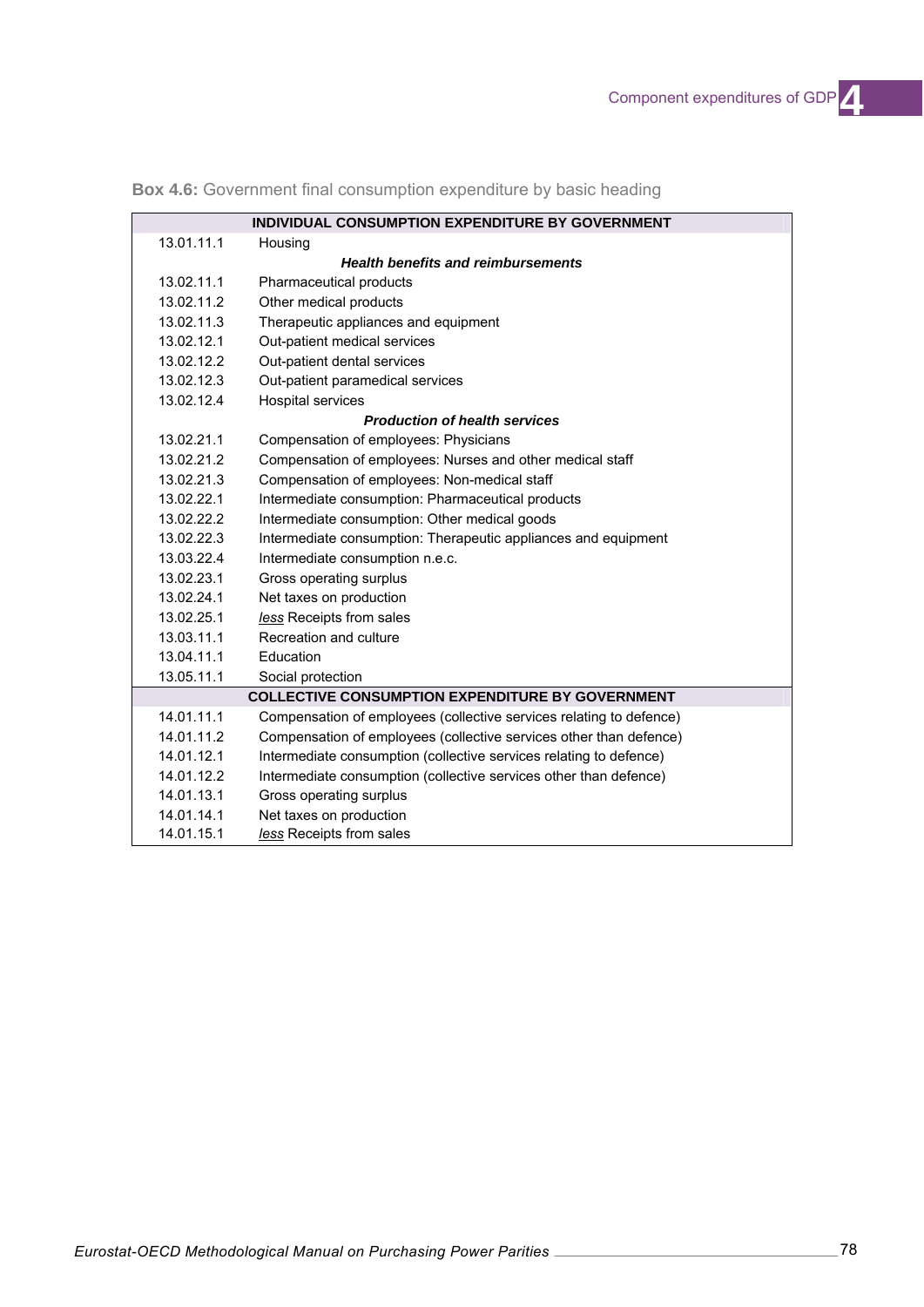**Box 4.7:** Levels of aggregation

| 10.00.00.0 GROSS DOMESTIC PRODUCT                           |                          |
|-------------------------------------------------------------|--------------------------|
| 11.00.00.0 INDIVIDUAL CONSUMPTION EXPENDITURE BY HOUSEHOLDS | $=$ main aggregate       |
| 11.01.00.0 FOOD AND NON-ALCOHOLIC BEVERAGES                 | $=$ expenditure category |
| 11.01.10.0 FOOD                                             | $=$ expenditure group    |
| 11.01.11.0 Bread and cereals [COICOP 01.1.1]*               | = expenditure class      |
| 11.01.11.1 Rice $(ND)$ **                                   | = basic heading          |
| 11.01.11.2 Other cereals (ND)**                             | = basic heading          |
| 11.01.11.3 Bread (ND)**                                     | = basic heading          |
| 11.01.11.4 Other bakery products (ND)**                     | = basic heading          |
| 11.01.11.5 Pasta products (ND)**                            | = basic heading          |
| 11.01.12.0 Meat [COICOP 01.1.2]*                            | = expenditure class      |
| 11.01.12.1 Beef and veal (ND)**                             | = basic heading          |
| 11.01.12.2 Pork (ND)**                                      | = basic heading          |

\* classification correspondence

\*\* classification by type of product

#### **4.3.5 Presentation of the classification**

4.27 The classification is presented in Annex III. GDP, main aggregates, expenditure categories and expenditure groups are identified by capital letters and by one-, two-, four- and five-digit codes respectively. Expenditure classes are underlined and have six-digit codes. Basic headings have seven-digit codes. These distinctions are illustrated in Box 4.7.

4.28 Annex III provides a definition for each basic heading. Examples of these definitions are given in Box 4.4. From these it can be seen that a definition lists either the products or the product groups covered by the basic heading. For example, the definition of services for the maintenance and repair of the dwelling specifies products: *services of plumbers, electricians, carpenters, glaziers, painters, decorators, floor polishers, etc.* The definition for major household appliances identifies six product groups: *refrigerators, freezers and fridge-freezers; washing-machines, dryers, drying cabinets, dishwashers, ironing and pressing machines; cookers, spit roasters, hobs, ranges, ovens and micro-wave ovens; air conditioners, humidifiers, space heaters, water heaters, ventilators and ex-tractor hoods; vacuum cleaners, steam-cleaning machines, carpet shampooing machines and machines for scrubbing, waxing and polishing floors; safes, sewing machines, knitting machines, water softeners, etc.*

4.29 The lists are not comprehensive, but they are complete enough to demarcate the boundaries of the basic headings and to distinguish between them. In addition, there are clarifications, when possible ambiguities may arise, of what is to be specifically included and what is to be specifically excluded. In the case of exclusions, the correct basic heading for the excluded product is identified. From the definition of men's footwear in Box 4.4, it can be seen that the expenditure on the basic heading should include expenditure on *gaiters, leggings and similar articles; shoelaces; parts of footwear, such as heels, soles, etc., purchased by households with the intention of repairing footwear themselves* and should exclude expenditure on *shoe-trees, shoehorns and polishes, creams and other shoe-cleaning articles (11.05.61.1); orthopaedic footwear (11.06.13.1); game-specific footwear (ski boots, football boots, golfing shoes, other such footwear fitted with ice skates, rollers, spikes, studs, etc.) (11.09.32.1); shin-guards, cricket pads and other protective apparel for sport (11.09.32.1)*. Excluded expenditures should be assigned to the basic heading stipulated: 11.05.61.1, 11.06.13.1, 11.09.32.1 or 11.09.32.1.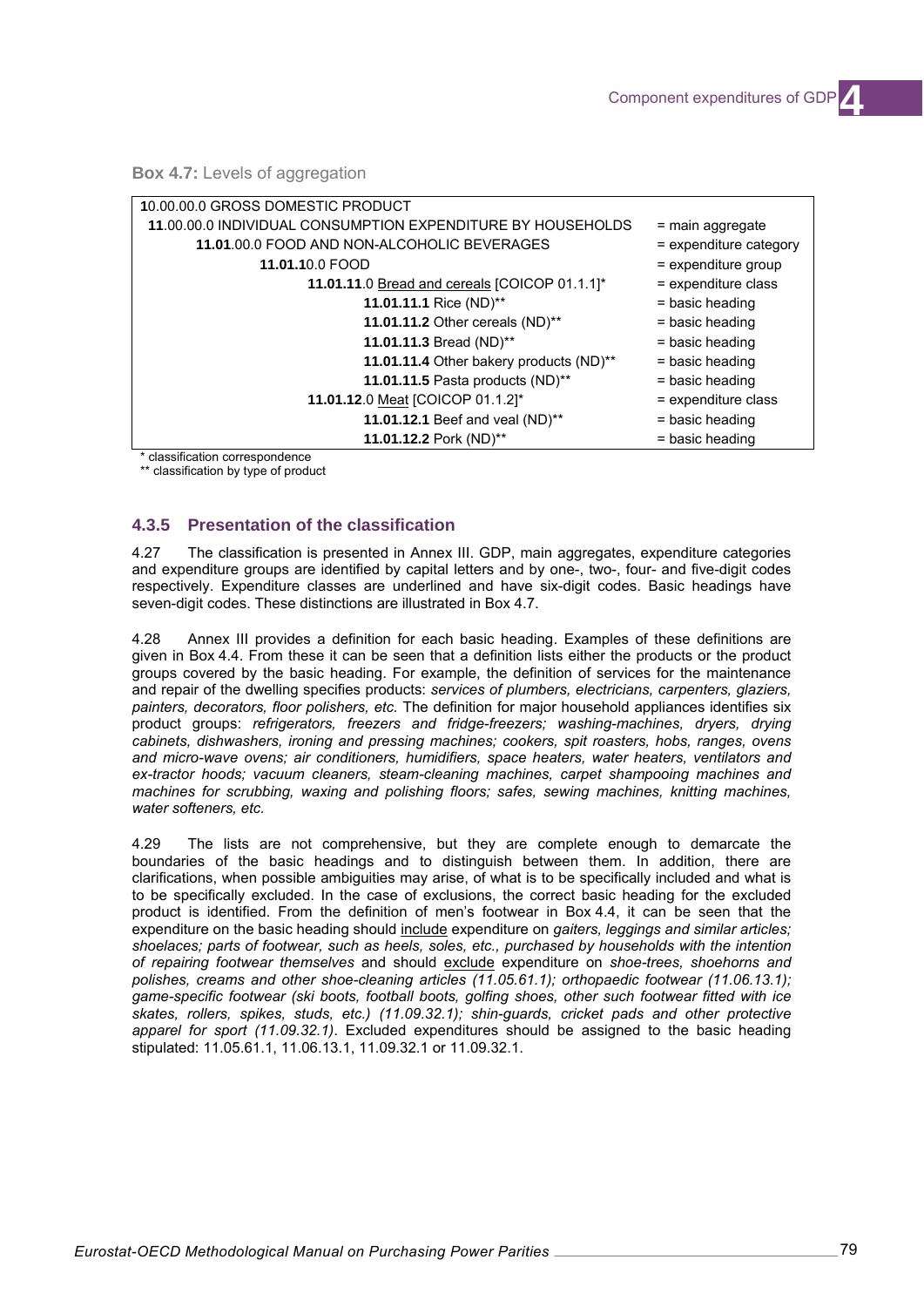#### **4.3.6 Correspondence with COICOP, COPNI, COFOG 98 and CPA 96**

4.30 The individual consumption expenditures of households, NPISHs and government are classified by purpose using COICOP, COPNI and COFOG 98. Gross fixed capital formation is classified according to CPA 96 which classifies products by activity in line with NACE Rev.  $1^{23}$ .

4.31 In Annex III, the correspondence with COICOP, COPNI and CPA 96 is specified in square brackets [ ] at the level of the expenditure class. From Box 4.7, it can be seen that expenditure class 11.01.11 Bread and cereals corresponds to COICOP class 01.1.1 and that expenditure class 11.01.12 Meat corresponds to COICOP class 01.1.2. Usually there is a one-to-one correspondence between the expenditure classes of individual consumption expenditure by households and COICOP classes. This is not the case with the expenditure classes of individual consumption by NPISHs and the classes of COPNI. Nor is it so with the expenditure classes of gross fixed capital formation and the classes of CPA 96. In both cases, the correspondence is between an expenditure class and a range of classes of the underlying classification. For example, it can be seen in Annex III that expenditure class 12.02.11 Health corresponds to COPNI classes 02.1.1 to 02.6.0 and that expenditure class 15.01.12 General purpose machinery corresponds to CPA 96 classes 29.11 to 29.24.

4.32 The correspondence with COFOG 98 is defined two aggregation levels higher, at the expenditure category level. The correspondence is broad, generally at the level of COFOG divisions (or two-digit level). For example, in Annex III, the correspondence between expenditure category 13.02.00.0 HEALTH and COFOG 98 is defined as follows:

"COFOG 07 Health covers government outlays on health services provided to individual persons and health services provided on a collective basis. Only expenditures on individual services - COFOG 07.1.1 to 07.4.0 - are allocated here *(that is, to 13.02.00.0 HEALTH)*. Expenditures on collective services - COFOG 07.5.0 and 07.6.0 - are assigned to 14.01.10.0 *(that is, to COLLECTIVE SERVICES)*."

A clear distinction is made between those expenditures that are individual and those that are collective as required by COFOG 98.

#### **4.3.7 Classification by type of product**

4.33 Each basic heading in Annex III is classified by type of product – that is, whether the products it covers are goods or services. For example, in Box 4.7, all the basic headings are designated (ND). This indicates that they contain non-durable consumer goods as explained below.

4.34 Under individual consumption expenditure by households, basic headings containing goods are denoted by either (ND), (SD) or (D) indicating *non-durable*, *semi-durable* or *durable* respectively, while those containing services are denoted by (S). Most of these basic headings comprise either goods or services, but, for practical reasons, some basic headings contain both goods and services. Similarly, there are basic headings which contain either both non-durable and semi-durable goods or both semi-durable and durable goods. Such basic headings are assigned a (ND), (SD), (D) or (S) according to which type of product is considered to be predominant.

4.35 The distinction between non-durable goods and durable goods is based on whether the goods can be used only once or whether they can be used repeatedly or continuously over a period of considerably more than one year.<sup>24</sup> Durables have as well a relatively high purchasers' price. Semi-durable goods differ from durable goods in that their expected lifetime of use, though more than one year, is often significantly shorter and that their purchasers' price is substantially less.<sup>25</sup> These differentiations are the same as those applied to classify COICOP classes by type of product.

<sup>-</sup><sup>23</sup> Statistical Classification of Economic Activities in the European Community (NACE Rev.1), Eurostat, Luxembourg, 1996.

<sup>24</sup> Paragraph 9.38, SNA 93.

 $25$  Paragraph 6.93, SNA 68.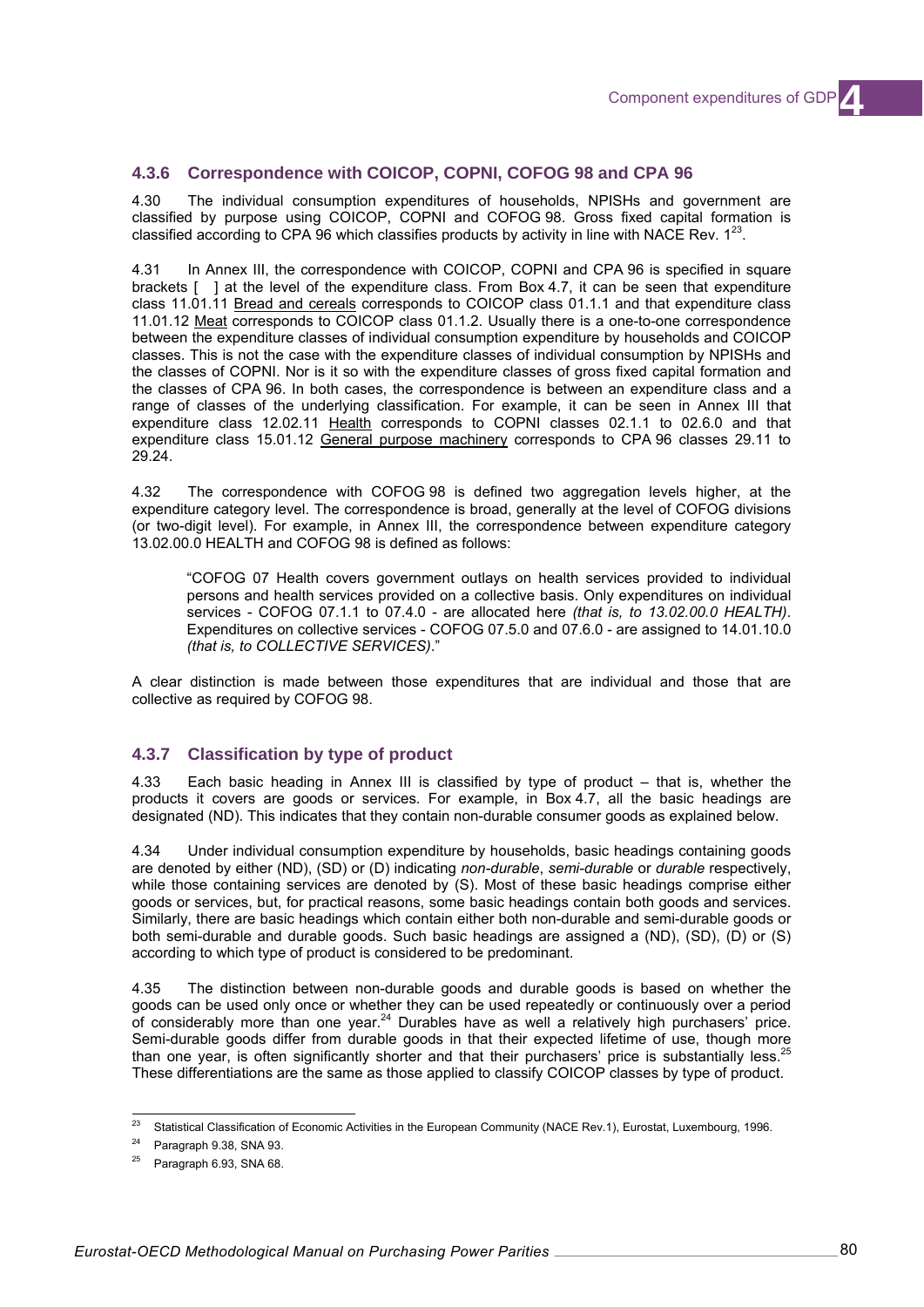4.36 All basic headings under individual consumption expenditure by NPISHs and individual consumption expenditure by government are classified as individual services (IS). Likewise, all basic headings under collective consumption expenditure by government are classified as collective services (CS) and all basic headings under gross fixed capital formation are classified as investment goods (IG).

## 4.4 Reporting and validation of expenditure data

#### **4.4.1 Reporting**

4.37 Participating countries are required to report details of their final expenditure for a reference year, t, three times: first in the September of year t+1, then in the September of year t+2 and finally in the September of year t+3.

- The detailed expenditures reported in t+1 are used to calculate the preliminary PPPs for t that are released in December of t+1. Countries are expected to report the best estimates for the various levels of aggregation that are available for t at that time. Being provisional, the extent to which the breakdowns, particularly at the lower levels of aggregation, will reflect that of a previous year rather than t will vary from country to country. As a minimum, GDP, the main aggregates and the expenditure categories should be current estimates for t, but the structure of expenditure below these levels may be that of t-1 or even t-2.
- The detailed expenditures reported in t+2 are used to calculate the intermediate PPPs for t that are released in December of t+2. Countries are expected to report breakdowns that refer to t at all levels of aggregation. It is also expected that the breakdowns will be almost final with countries having introduced most of the major revisions to their estimates with only minor revisions outstanding.
- The detailed expenditures reported in t+3 are used to calculate the final PPPs for t that are released in December of t+3. Countries are expected to report breakdowns that refer to t at all levels of aggregation. It is also expected that the breakdowns will be final.

4.38 The PPPs for t will be calculated in December of t+1, t+2 and t+3 just prior to their dissemination. The detailed expenditures that were reported earlier in the corresponding September provide the weights for the calculation. But they do not provide the levels of either GDP or its component expenditures. Levels for GDP and the main aggregates are taken from the national accounts data bases maintained by Eurostat and the OECD just before the calculation is made. The expenditure extracted for each of the main aggregates is then distributed proportionally across the aggregate's basic headings in line with each basic heading's share in the expenditure on the aggregate reported in September.

4.39 Participating countries are required to report their detailed expenditures on the electronic reporting form supplied by Eurostat or by the OECD. An example of the first page of the reporting form is provided in Box 4.8. The various levels of aggregation are listed in descending order - GDP, main aggregates, expenditure categories, expenditure groups, expenditure classes, basic headings with each aggregation level being nested under the aggregation level immediately above it. The reporting form is programmed to be completed from the bottom up – that is, from the basic heading upwards. For example, once the expenditures on the basic headings *rice*, *other cereals, flour and other cereal products*, *bread*, *other bakery products* and *pasta* have been entered, expenditure on the expenditure class *bread and cereals* will be calculated automatically. This expenditure will be carried through to all the higher levels of aggregation - *food*, *food and non-alcoholic beverages*, *individual consumption expenditure by households* and, finally, *GDP* - as shown in Box 4.8. Of course, as the expenditures for the other basic headings are introduced, the higher levels of aggregation will change. They will keep on accumulating until the expenditures for all their constituent basic headings have been included.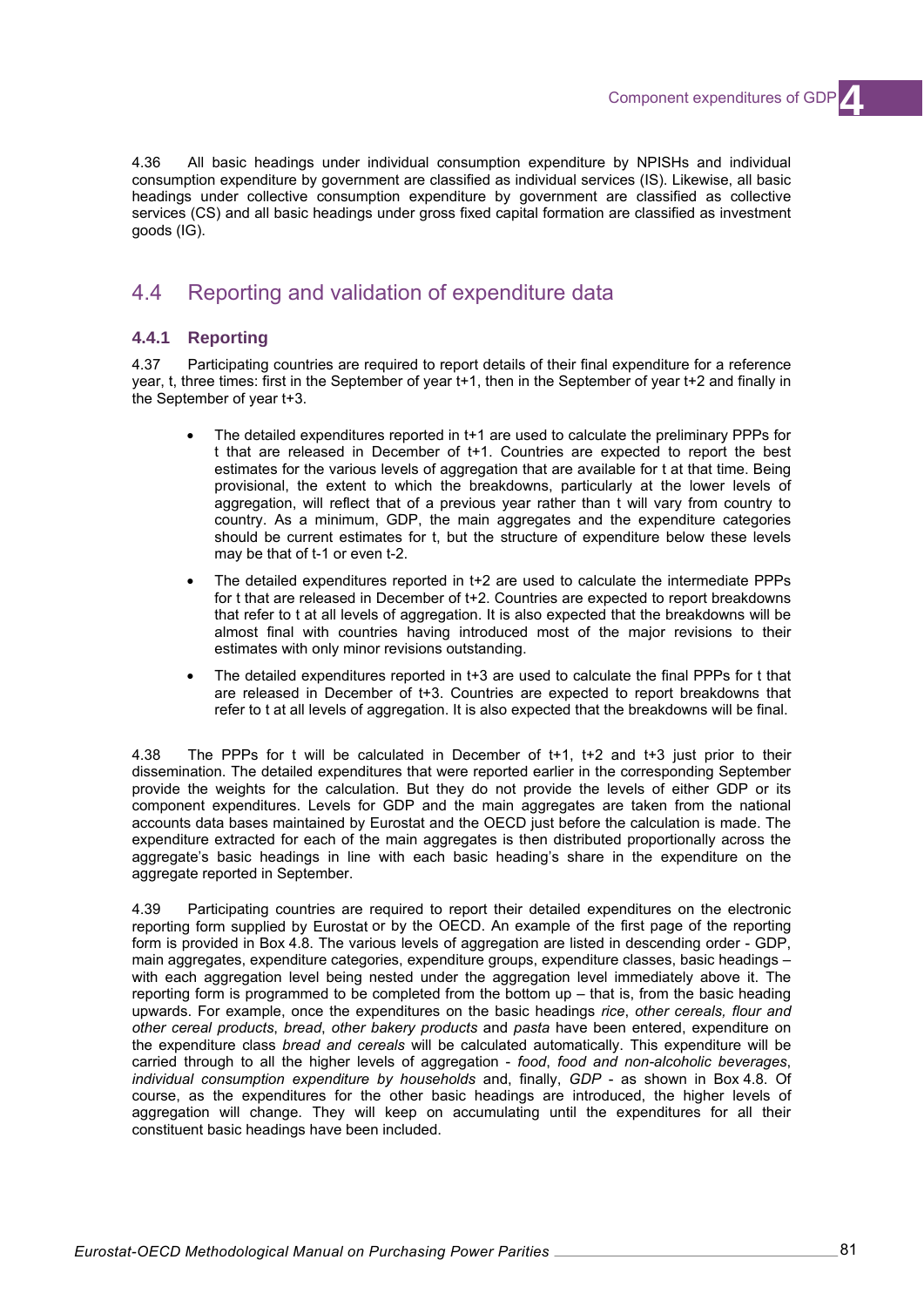4.40 The cells for basic headings on the reporting form are not programmed – that is, they do not contain an aggregation formula. Only the cells for aggregation levels above the basic heading level are programmed for automatic aggregation. Participating countries should complete the form by entering only the expenditures on the 206 basic headings listed. Automatic aggregation will complete the reporting form and provide a data set that is internally consistent – that is, each aggregate is the sum of its components. In practice, it is unlikely that countries will apply this bottom up approach throughout. For certain expenditure classes, and even, perhaps, for some expenditure groups, countries will follow a top down approach. If a top down approach is adopted, care must be taken not to override the aggregation formula in order to preserve the internal consistency of the data set. This can be done by entering the expenditure for the class in the cell of one of its basic headings. Later the expenditure can be revisited and divided over all the basic headings covered by the expenditure class.

4.41 Neither the reporting form nor the expenditure classification on which it is based makes provision for the statistical discrepancy that may arise when countries use two independent approaches to estimate GDP. For the purposes of Eurostat and OECD comparisons, participating countries that report a statistical discrepancy for their expenditure estimate of GDP should include the discrepancy under the basic heading *change in inventories* on the reporting form.

#### **4.4.2 Validation**

4.42 Participating countries should make sure that the reporting form is complete and that there is an entry for each basic heading. If the form is not complete, countries are required to fill the gaps themselves and not leave it to be done for them by Eurostat or the OECD. Countries are generally in a better position to estimate missing expenditures and it is preferable that they, and not Eurostat or the OECD, do the estimations. Possible ways of doing this include referring back to the expenditure data of former reference years, searching for a data source which, while not consulted during regular compilations of the national accounts, could be used for PPP purposes, and soliciting experts for "guesstimates". The allocations of participating countries having "similar" expenditure patterns can also be applied, although this approach works better with the household expenditure than it does with government expenditure or capital formation. If none of these options are effective, then, as a last resort, completeness can be forced by distributing the expenditure on an expenditure class equally over its basic headings. When this occurs it should be brought to the attention of Eurostat or the OECD and indicated on the reporting form. Note, that if there is no expenditure on a basic heading then a zero must be entered into its cell, it should not be left blank. Reporting forms with blank cells will be returned to countries for completion.

4.43 Participating countries should also verify the temporal consistency of the expenditures they report. The shares of the component expenditures of all levels of aggregation should be compared with their respective shares in previous reference years. Conspicuous shifts in shares that cannot be readily explained should be investigated and corrected when necessary. Otherwise they should be flagged and endorsed either on the reporting form or in a covering note. This will avoid needless queries when either Eurostat or the OECD repeats the edit.

 $\overline{2}$ 26 For example, a country may have firm information about expenditures on the expenditure class *fruit*, but no direct information on the two basic headings – *fresh or chilled fruit* and *frozen, preserved, processed fruit and fruit products* - that make up the expenditure class. In this case, the country can enter the expenditure on fruit directly into one of the basic heading cells, return later to this expenditure and use its best judgement about the split between the two basic headings.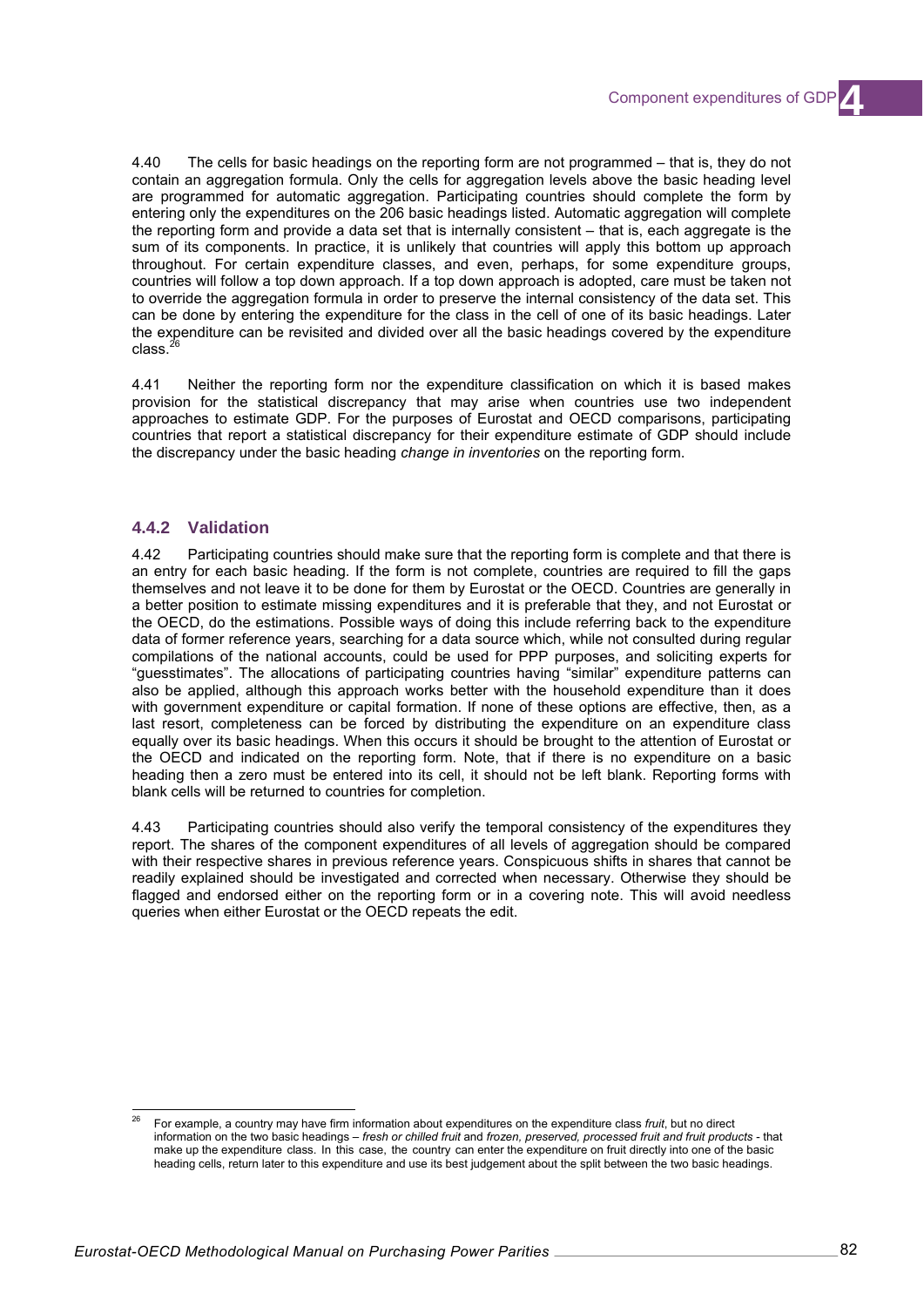|  | <b>Box 4.8:</b> Expenditure reporting form |  |  |
|--|--------------------------------------------|--|--|
|--|--------------------------------------------|--|--|

| $\bullet$ A TIOI LAPOHARAD IOPOHAIQ IOIIII<br>Main aggregates, categories, groups, classes and basic headings | Reference year (t) |
|---------------------------------------------------------------------------------------------------------------|--------------------|
| 10.00.00.0 GROSS DOMESTIC PRODUCT                                                                             | 100                |
| 11.00.00.0 INDIVIDUAL CONSUMPTION EXPENDITURE BY HOUSEHOLDS                                                   | 100                |
| 11.01.00.0 FOOD AND NON-ALCOHOLIC BEVERAGES                                                                   | 100                |
| 11.01.10.0 FOOD                                                                                               | 100                |
| 11.01.11.0 Bread and cereals                                                                                  | 100                |
| 11.01.11.1 Rice                                                                                               | 15                 |
| 11.01.11.2 Other cereals, flour and other cereal                                                              | 5                  |
| 11.01.11.3 Bread                                                                                              | 35                 |
| 11.01.11.4 Other bakery products                                                                              | 20                 |
| 11.01.11.5 Pasta products                                                                                     | 25                 |
| 11.01.12.0 Meat                                                                                               |                    |
| <b>11.01.12.1 Beef and yeal</b>                                                                               |                    |
| 11.01.12.2 Pork                                                                                               |                    |
| 11.01.12.3 Lamb, mutton and goat                                                                              |                    |
| 11.01.12.4 Poultry                                                                                            |                    |
| 11.01.12.5 Other meats and edible offal                                                                       |                    |
| 11.01.12.6 Delicatessen and other meat                                                                        |                    |
| 11.01.13.0 Fish and seafood                                                                                   |                    |
| 11.01.13.1 Fresh, chilled or frozen fish and seafood                                                          |                    |
| 11.01.13.2 Preserved and processed fish and                                                                   |                    |
| 11.01.14.0 Milk, cheese and eggs                                                                              |                    |
| 11.01.14.1 Fresh milk                                                                                         |                    |
| 11.01.14.2 Preserved milk and other milk products                                                             |                    |
| 11.01.14.3 Cheese                                                                                             |                    |
| 11.01.14.4 Eggs and egg-based products                                                                        |                    |
| 11.01.15.0 Oil and fats                                                                                       |                    |
| 11.01.15.1 Butter                                                                                             |                    |
| 11.01.15.2 Margarine                                                                                          |                    |
| 11.01.15.3 Other edible oils and fats                                                                         |                    |
| 11.01.16.0 Fruit                                                                                              |                    |
| 11.01.16.1 Fresh or chilled fruit                                                                             |                    |
| 11.01.16.2 Frozen/preserved/processed fruit                                                                   |                    |
| 11.01.17.0 Vegetables                                                                                         |                    |
| 11.01.17.1 Fresh or chilled vegetables other than                                                             |                    |
| 11.01.17.2 Fresh or chilled potatoes                                                                          |                    |
| 11.01.17.3 Frozen/preserved/processed vegetables                                                              |                    |
| 11.01.18.0 Sugar, jam, honey and confectionery                                                                |                    |
| 11.01.18.1 Sugar                                                                                              |                    |
| 11.01.18.2 Jams, marmalades and honey<br>11.01.18.3 Confectionery, chocolate & other cocoa                    |                    |
|                                                                                                               |                    |
| 11.01.18.4 Edible ice, ice cream and sorbet<br>11.01.19.0 Food products n.e.c.                                |                    |
| 11.01.19.1 Food, products n.e.c.                                                                              |                    |
| 11.01.20.0 NON-ALCOHOLIC BEVERAGES                                                                            |                    |
| 11.01.21.0 Coffee, tea and cocoa                                                                              |                    |
| 11.01.21.1 Coffee, tea and cocoa                                                                              |                    |
| 11.01.22.0 Mineral waters, soft drinks, fruit and vegetable                                                   |                    |
| <b>11.01.22.1 Mineral waters</b>                                                                              |                    |
| 11.01.22.2 Soft drinks and concentrates                                                                       |                    |
| 11.01.22.3 Fruit and vegetable juices                                                                         |                    |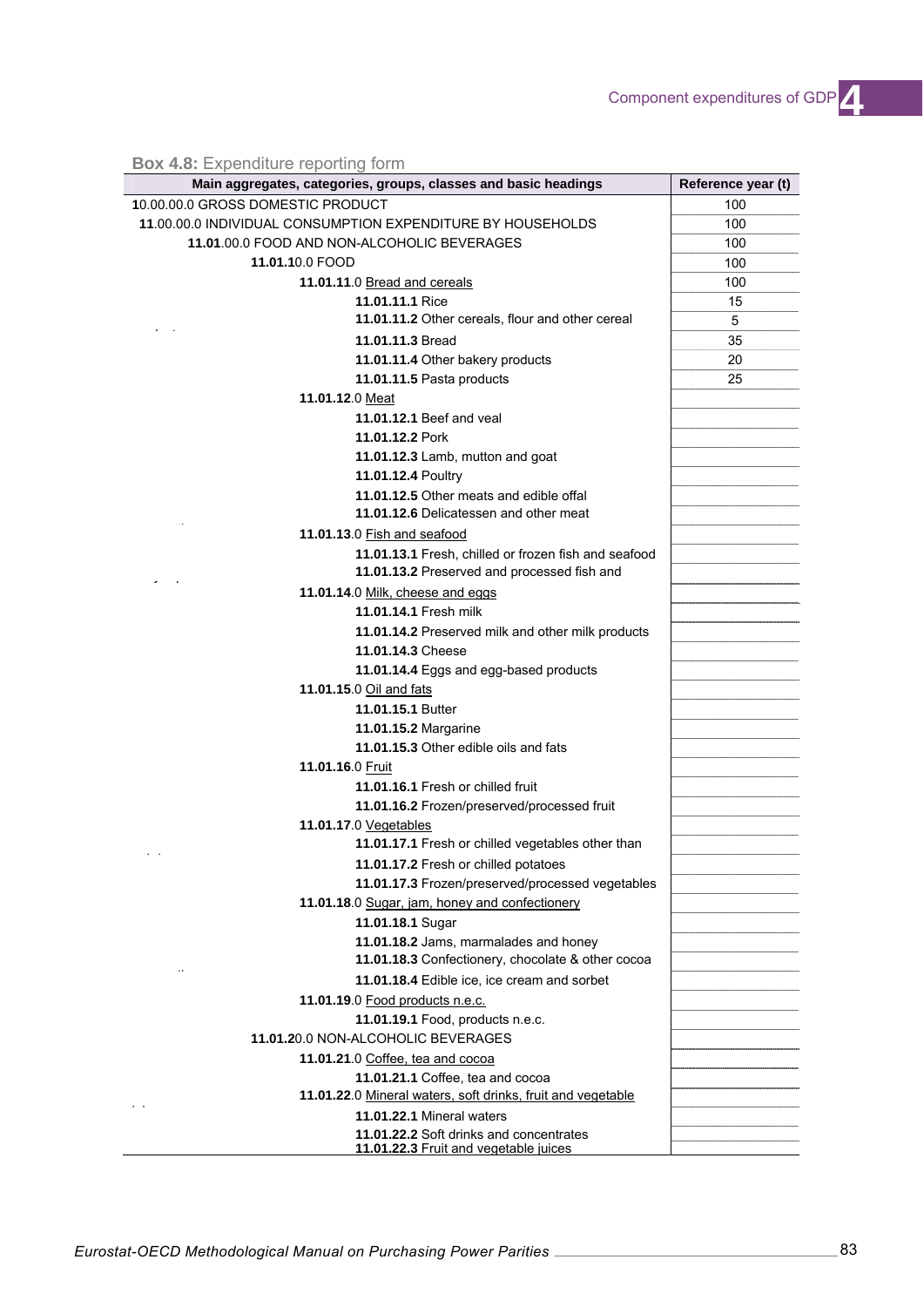4.44 On receipt of the reporting forms, Eurostat and the OECD will repeat the checks for completeness, internal consistency and temporal consistency. They will verify as well the spatial consistency of the reported expenditures by comparing the shares of component expenditures of each level of aggregation across countries. Even though the expenditure patterns of participating countries can vary considerable, this edit allows inconsistencies arising from differences in interpretation and implementation to be identified. Unless a country has changed its practice between reference years, it is unlikely to find such inconsistencies itself when checking temporal consistency. For example, in the past, some countries included the cost of food purchased in restaurants under food, while others included it under restaurants. This discrepancy was discovered by comparing the expenditure shares of countries. Another example concerns rentals for housing. Rentals, as defined in the SNA 93 and the ESA 95, should not include charges for heating or for miscellaneous services relating to the dwelling such as refuse collection or co-proprietor charges in multi-occupied dwellings. Not all countries observe this definition and countries not doing so can be identified when their expenditure shares are compared with countries that do.

4.45 Once verification is concluded, the expenditure breakdowns that participating countries report for t in September t+3 will be complete and internally consistent. Their temporal and spatial consistency will have been validated. They will also be final – that is, the shares of components for all aggregation levels up to the main aggregate level are fixed. They will not be changed to take account of revisions to GDP estimates that take place below the main aggregate level after September t+3. Revisions to GDP and the main aggregates that are made between September t+3 and December t+3 when the PPPs are calculated will be accommodated however as explained in paragraph 4.38. Changes to the main aggregates will be distributed proportionally over their component expenditures in line with each component's share in the finalised expenditure breakdown.

4.46 Publication policy and the annual publication schedule are explained in Chapter 13. It is sufficient to note here that the PPPs for t calculated and disseminated in December t+3 are final. They will not be recalculated to take account of revisions to the GDP for t that occur after December t+3. Instead the revised estimates of GDP and its component expenditures will be converted to real final expenditures using the PPPs of December t+3. In the long term, the final PPPs for t and for other reference years may be recalculated when the definitions, concepts, classifications and accounting rules of the SNA 93 and the ESA 95 are replaced by those of the SNA 2008 and the ESA 2010.

### 4.5 Future developments

4.47 The expenditure classification in Annex III is not the same as the classification specified in the PPP Regulation. It has been modified to accommodate the new methodologies for construction and education that have been introduced since December 2007 when the Regulation was adopted by the European Parliament and the Council of the European Union. Further modifications to the classification can be expected when the new methodology for health outlined in Chapter 7, Section 7.6, is introduced in 2013. It is anticipated also that the classification in Annex III will evolve as the result of three other developments that are expected to take place after publication of this manual in 2012. The first is the switch from the SNA 93 and the ESA 95 to the SNA 2008 and the ESA 2010; the second is the harmonisation of COICOP at the five-digit or subclass level; and the third is the redefinition of the correspondence between the classification's capital expenditures and the latest version the CPA – that is, the CPA 2008 $^{27}$ .

<sup>-</sup><sup>27</sup> *Statistical Classification of Products by Activity in the European Economic Community, 2008 version*, Eurostat, Luxembourg, 2008, [http://epp.eurostat.ec.europa.eu/portal/page/portal/cpa\\_2008/introduction](http://epp.eurostat.ec.europa.eu/portal/page/portal/cpa_2008/introduction)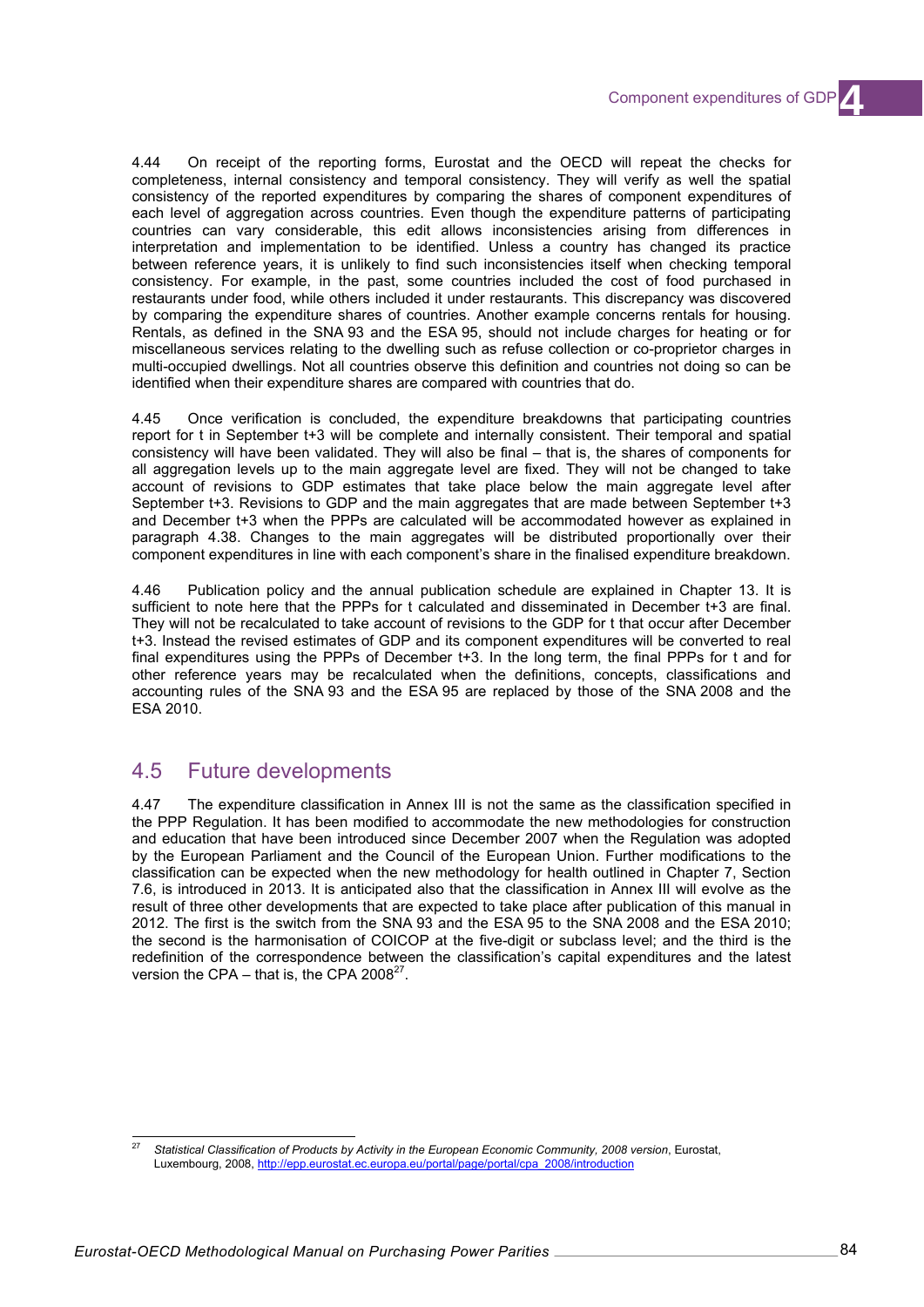#### **4.5.1 SNA 2008 and ESA 2010**

4.48 The majority of participating countries will have moved to either the SNA 2008 or the ESA 2010 by 2014. Both revised systems have kept the theoretical framework of the system it will replace and remain fully compatible with each other as before. There are no radical departures from their predecessors and the basic structure of the classification will remain as it is. Even so, within the basic structure, changes will occur under gross fixed capital formation as a result of the changes that have been introduced in the classification of fixed assets.

4.49 The first change is the reclassification of expenditures on research and development (R&D) and on military weapons systems as expenditures on fixed assets to be included under capital formation. Previously these expenditures were treated as intermediate consumption. Extending the assets boundary to include expenditure on R&D will raise both the levels of gross fixed capital formation and GDP. The inclusion of expenditure on military weapon systems will increase the level of gross fixed capital formation and, to a lesser extent, the level of GDP, but it will also reduce the level of collective services as these are estimated by summing their costs of production of which intermediate consumption is one. The increase in GDP will be equal to the consumption of fixed capital on weapon systems, while the decrease in collective services will be equal to the intermediate consumption reclassified as capital formation less consumption of fixed capital on weapon systems.

4.50 R&D can be accommodated either by creating a new basic heading or, as it is an intellectual property product, by adding it to the basic heading *other products not elsewhere classified* which includes other intellectual property products. The second option is probably the better given that prices are unlikely to be collected for R&D and real expenditures will be obtained with a reference PPP. Military weapons systems probably require a new basic heading. This is in line with the current practice which distinguishes between *intermediate consumption relating to defence* and *intermediate consumption relating to collective services other than defence*, thereby allowing different reference PPPs to be applied to each. No matter how expenditure on military weapons systems is accommodated, its transfer to gross fixed capital formation removes the reason for having two basic headings for intermediate consumption under collective services.

4.51 The second change in the classification of fixed assets concerns expenditure on land improvements and ownership transfer costs relating to land. Before these expenditures were allocated to the non-produced asset, land. But now they are included under expenditure on nonresidential buildings and other structures. Either this will require a new basic heading with possibly the PPP for civil engineering works as the reference PPP or the expenditures can be added directly to the existing basic heading *civil engineering works*.

4.52 The third change concerns the explicit identification of ownership transfer costs on nonproduced assets. This is necessary as there is no fixed asset with which they can be identified (the practice is to assign ownership transfer costs to the fixed asset to which they apply). Whether these costs need to be separately identified in the expenditure classification is debatable. They could be included, together with R&D, mineral exploration and evaluation, the acquisition of entertainment, literary or artistic originals and other intellectual property products, under the basic heading *other products not elsewhere classified*.

4.53 The final change concerns computer software and databases. Formerly only computer software was considered to be a fixed asset. Under the revised systems, all databases holding data with a useful life of more than one year are required to be treated as fixed assets. Databases could be included with computer software in a basic heading *computer software and databases*.